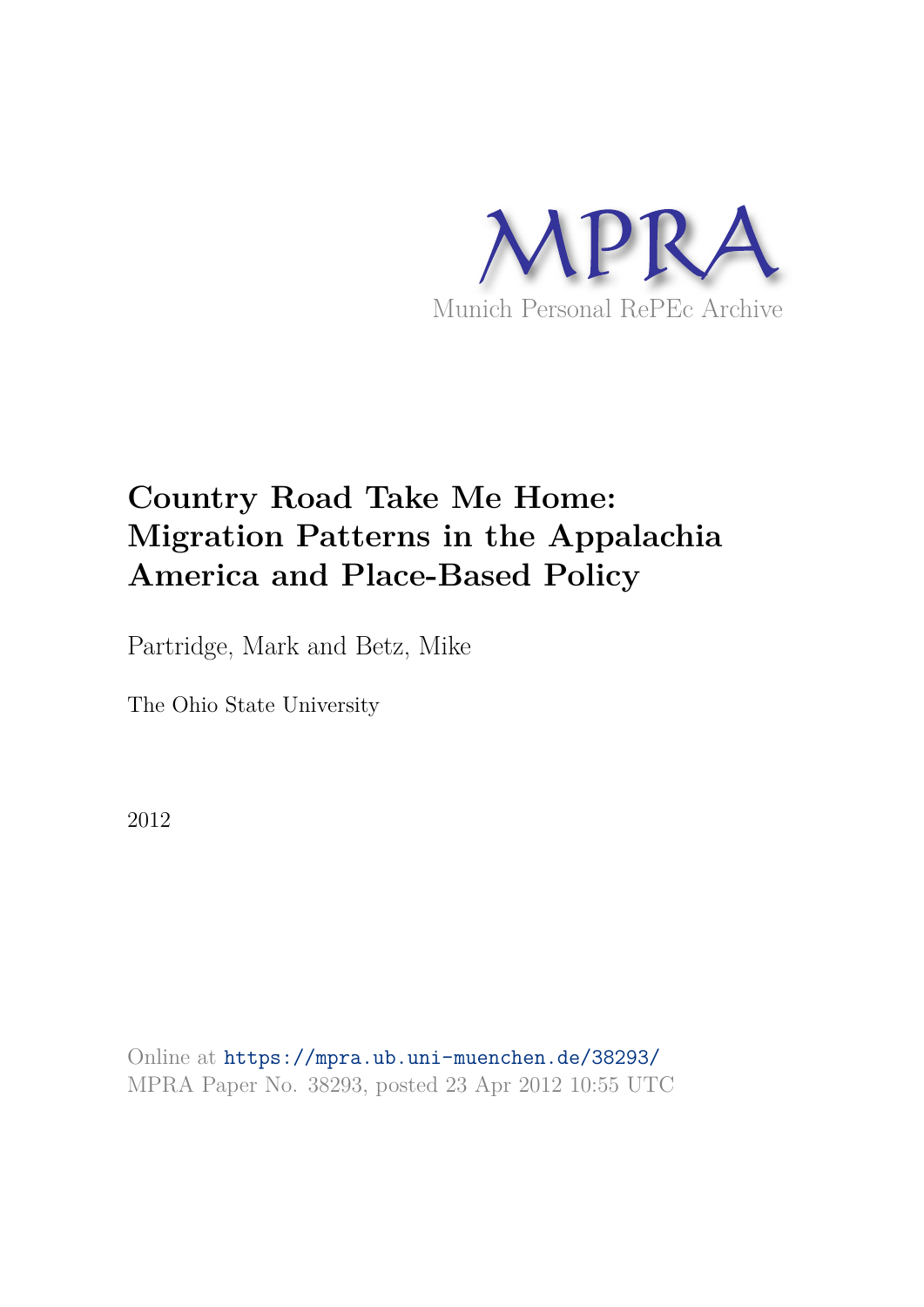# **Country Road Take me Home— Migration Patterns in the Appalachia America and Place-Based Policy\***

Authors: Mark Partridge and Michael Betz AED Economics The Ohio State University Emails: [partridge.27@osu.edu](mailto:partridge.27@osu.edu) and betz.40@osu.edu

### February 21, 2012

**Abstract**: This research fills a void in the regional development literature by assessing how labor force migration affects regional adjustment in peripheral regions and whether it differs than the rest of the country. We do this by comparing patterns for the lagging Appalachian region to the U.S. as a whole for the 1990s and post-2000 periods. We appraise whether successful job creation helps the original residents seeking employment, or primarily goes to outsiders, rendering place-based development policy ineffective. In a novel addition, we also appraise whether local job creation is associated with attracting relatively wealthier net-migrants. Because different relative migration elasticities imply different responses for other labor market outcomes, we also assess whether employment growth supports original residents in terms of lifting median household incomes and employment/population rates and reducing unemployment rates and poverty rates. We find that migration post-2000 has become less responsive to employment growth differentials, which allows successful economic development to lift the employment prospects of original residents, which also produces a stronger response in reducing local poverty rates.

\*Earlier Versions of this paper were presented at the European Regional Science Association Conference in Barcelona Spain, the North American Regional Science Association meetings in Miami, FL and at the International Poverty Solutions Conference Measurement Conference in Columbus, OH.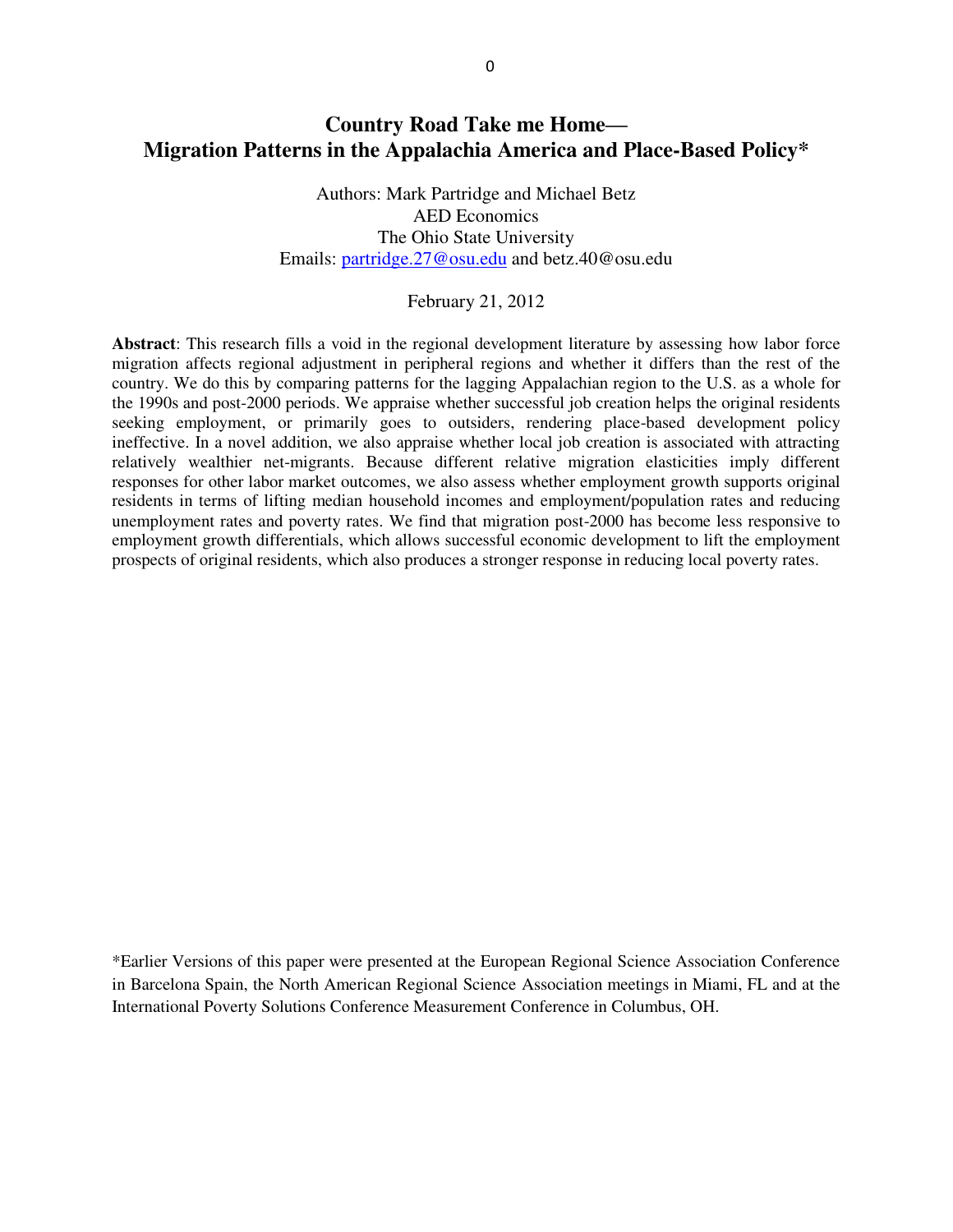## **1. Introduction**

Development of lagging regions has been a long-running concern of national and regional governments. Such "place-based" policies have been advocated as a way of promoting equity for poor residents. Economists are often highly critical of these policies because they focus on the place and not on the ―people‖. Economists also suggest such policies may slow the regional adjustment process and that the winners may be wealthy business owners or landowners—not the intended low-income residents (Glaeser, 1998; Pettus, 2006; Polese and Shearmur, 2006; Vigdor, 2007; World Bank, 2009).

The relative success of place-based policies relies on changing/correcting externalities that prevent people from pursing better economic opportunities (Blank, 2005). One example is by promoting growth or industrial clusters, place-based policies may be successful, but such policies require monumental knowledge for policymakers (Glaeser and Gottlieb, 2008). Place-based policies may also be successful when there are mobility costs such as the lack of information about job availability, physic moving costs of moving to very different locations without friends and family, and financial moving costs including selling a home (Partridge and Rickman, 1997, 2008). Such mobility costs inhibit the movement to economic opportunity, creating regional pockets of economic deprivation. Partridge and Rickman (2008) found indirect evidence that low migration responsiveness in remote and rural regions allows job growth to produce significantly better outcomes for disadvantaged households in those areas.

The above analysis suggests that understanding the influence of migration on lagging regions is necessary to assess the influence and effectiveness of economic development and potential of place-based policy. Namely, on the negative side, if job growth induces migration, then successful economic development will attract new residents who will take most or all of the jobs, so that disadvantaged residents benefit less. On the positive side, high migration responses may induce residents of lagging regions to relocate to better opportunities. Then, the best policy is to provide skills and information to facilitate migration to better opportunities. However, if migration is less responsive, then some of the new jobs from successful economic development will go to the original residents, though not all of the adversely affected residents in slow-growing regions will migrate to economic opportunities.

So what does the evidence suggest? Blanchard and Katz (1992) find that there is an almost one-

1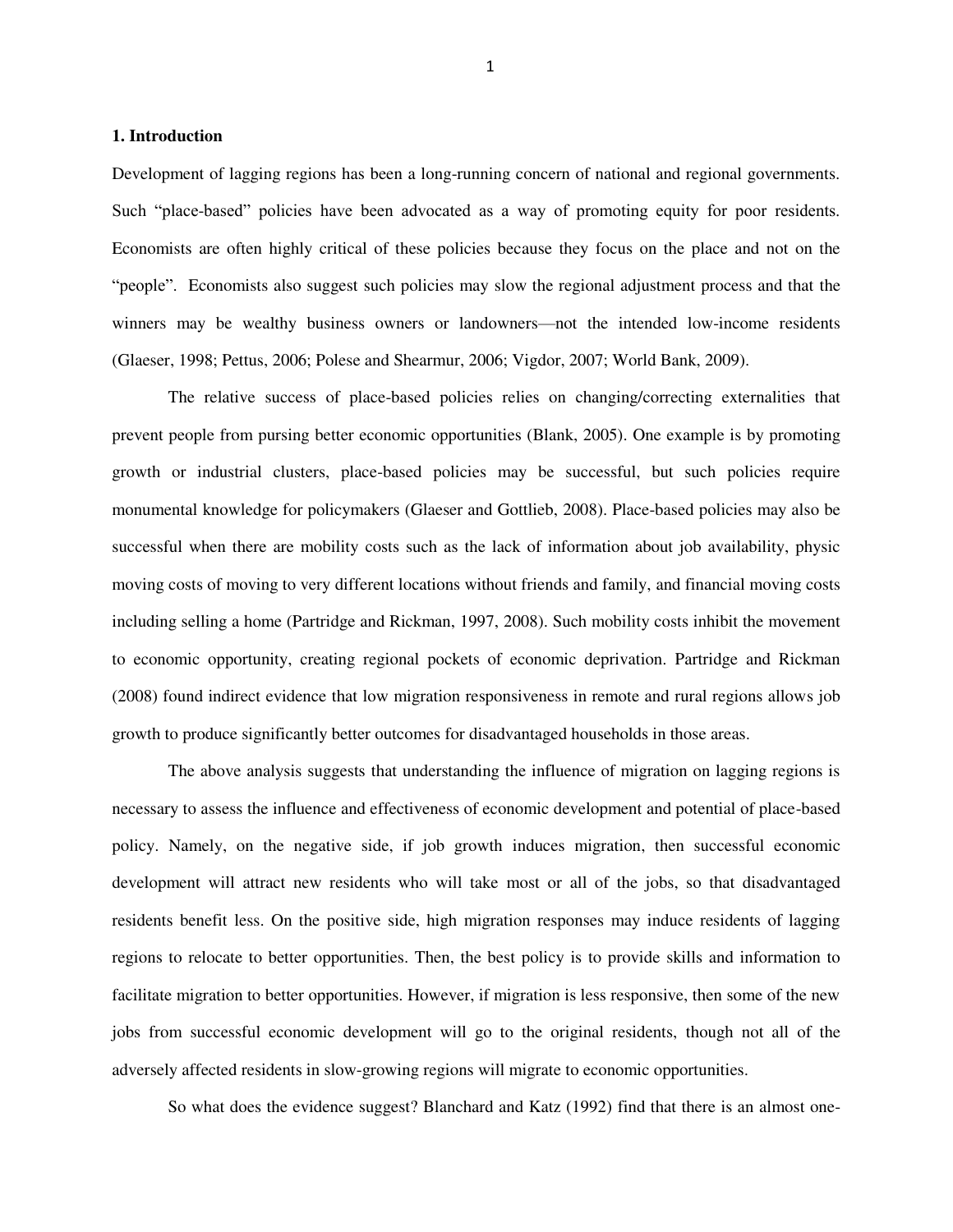for-one migration response to employment growth, which would render place-based policy ineffective in helping disadvantaged original residents. However, those results were challenged by Bartik (1991, 1993), Partridge and Rickman (2006), Rowthhorn and Glyn (2006), among others. Generally, their results suggest that in the long-term (about 7 years), approximately 80% of the new jobs go to migrants, leaving 20% of the jobs to original residents, with a larger share going to original residents in the short-term. Using evidence from after 2000, Partridge et al. (2012) find that migration responses to job growth had further declined from the 1990s, suggesting even greater scope for place-based policies (though they did not consider the costs of such policies). Results in Renkow (2003) and Eliasson et al. (2003) suggest that introducing commuting into the model further expands the role of place-based policy in terms of benefiting the original residents. Besides creating employment opportunities, Persky and Felsenstein (2008) argue that job growth benefits original residents in two ways—(1) by increasing wages for everyone as labor demand shifts out on an upward-sloping labor supply curve and (2) by allowing employed residents to take better jobs-i.e., they advance up so-called "job chains."

While there has been considerable research on individual migration decisions, there has been virtually no attention to whether relatively rapid economic growth affects the average incomes of the migrants. Specifically, does migration resulting from economic development attract relatively "wealthy" (usually higher-skilled) migrants, as predicted by a human capital model of migration? Conversely, does job growth attract lower-income (usually lower-skilled) migrants who are attracted to economic opportunity? The former may help build more skills in the region, promoting a virtuous cycle of future growth, while the latter lifts economic prospects of disadvantaged households. Lagging regions in particular may need more high-skilled workers in order to promote sustainable economic growth.

Clearly these issues are most paramount in lagging regions that have historically suffered from economic degradation. In the United States, the region surrounding the Appalachian Mountains has long been more isolated and its residents have suffered deep poverty. In the early 1960s, most of the counties in this rural region faced poverty rates exceeding 50% (Ziliak, 2012), which provided the impetus to form the Presidential Appalachian Regional Commission (1964) to propose solutions to the region's historic poverty. The Commission called for the formation of a multistate federal-state partnership to help develop

2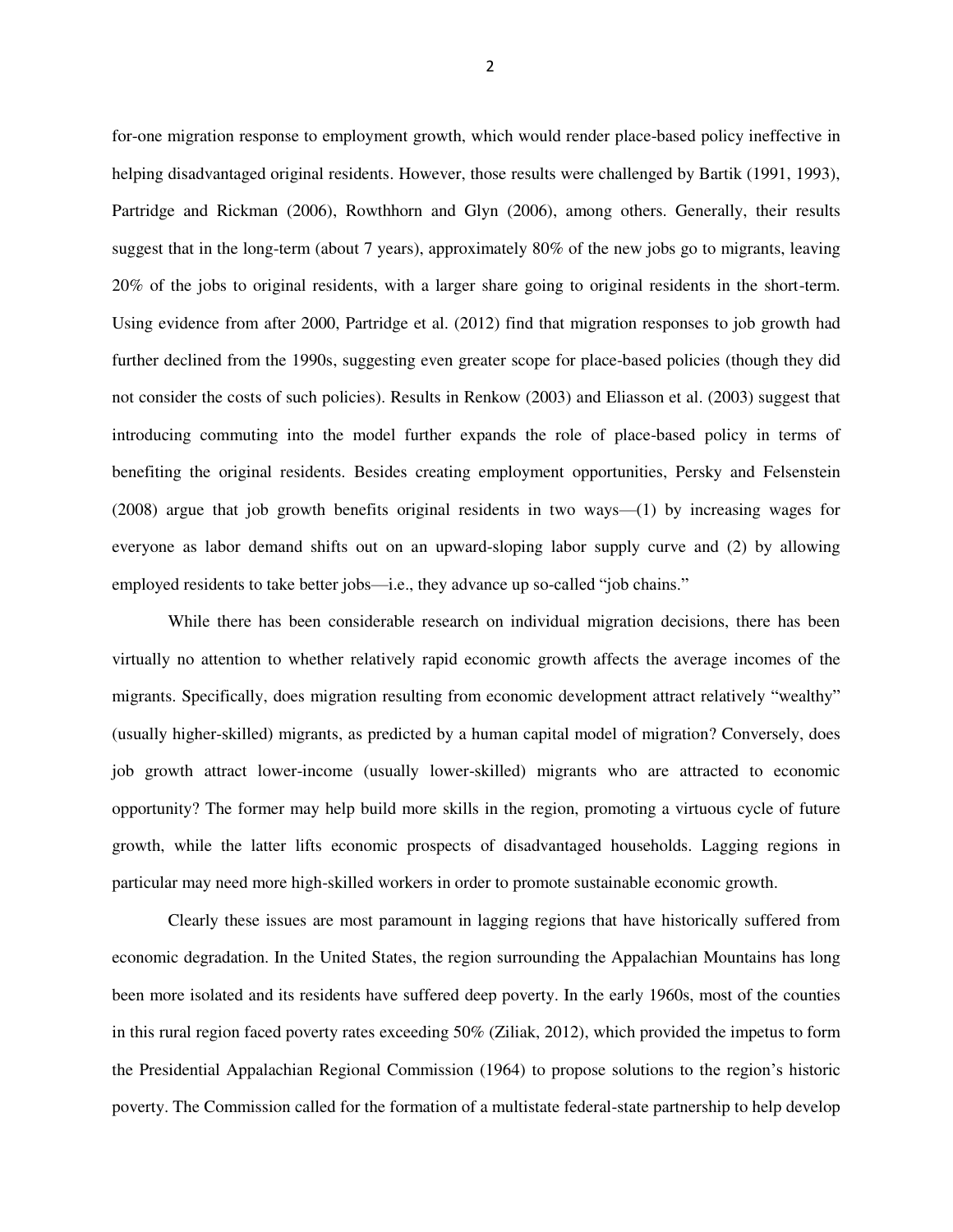the region through better management of its natural and human resources and provision of infrastructure. This report resulted in the formation of the Appalachian Regional Commission (ARC) in 1965, which today spans all of West Virginia and parts of 12 other states (Widner, 1973, 1990). Because the ARC is the longest running and largest (in terms of geographical size and in expenditures) major regional program in the U.S., the ARC region has received considerable attention in assessing the effects of development policy and the effects of economic growth on lagging regions.

While the ARC region has made strides in reducing the economic gap with the rest of the country (Isserman and Rephann, 1995; Ziliak, 2012), there remains great debate whether economic policy played much if any role in this pattern (Glaeser and Gottlieb, 2008). Nevertheless, research shows that economic growth in the ARC region is associated with a host of spillovers, such as raising marriage rates, reducing poverty rates, increasing population growth in remote communities, and decreasing welfare and disability expenditures (Partridge and Rickman, 2007; Black et al., 2002, 2003). Thus, understanding how successful economic development affects migration and labor market outcomes becomes an imperative first-step in appraising the potential for place-based policy.

This paper will examine the responsiveness of migration flows to economic growth and the responsiveness of average income per migrant to local economic development. We do this using 1993- 2000 and 2000-2007 county-to-county migration data employing tax return based data from the Internal Revenue Service (IRS). This data allows us to draw comparisons of economic outcomes among counties that have steady migration flows between them—i.e., the counties that migrants themselves have revealed as competing location possibilities. After drawing preliminary conclusions that migration responses are falling over time, we then appraise whether relatively faster employment growth is associated with greater employment of original residents, higher median household incomes, and lower poverty rates. We find that migration flows in the Appalachian region are increasingly less responsive to employment growth, leaving greater scope post-2000 for successful local economic development to help original residents. In addition, we find that relatively faster job growth is associated with lower income per migrating household, suggesting that growth is creating opportunities for the poorest people through migration (but that does not necessarily help the lagging region). However, we find that it is county-to-county migration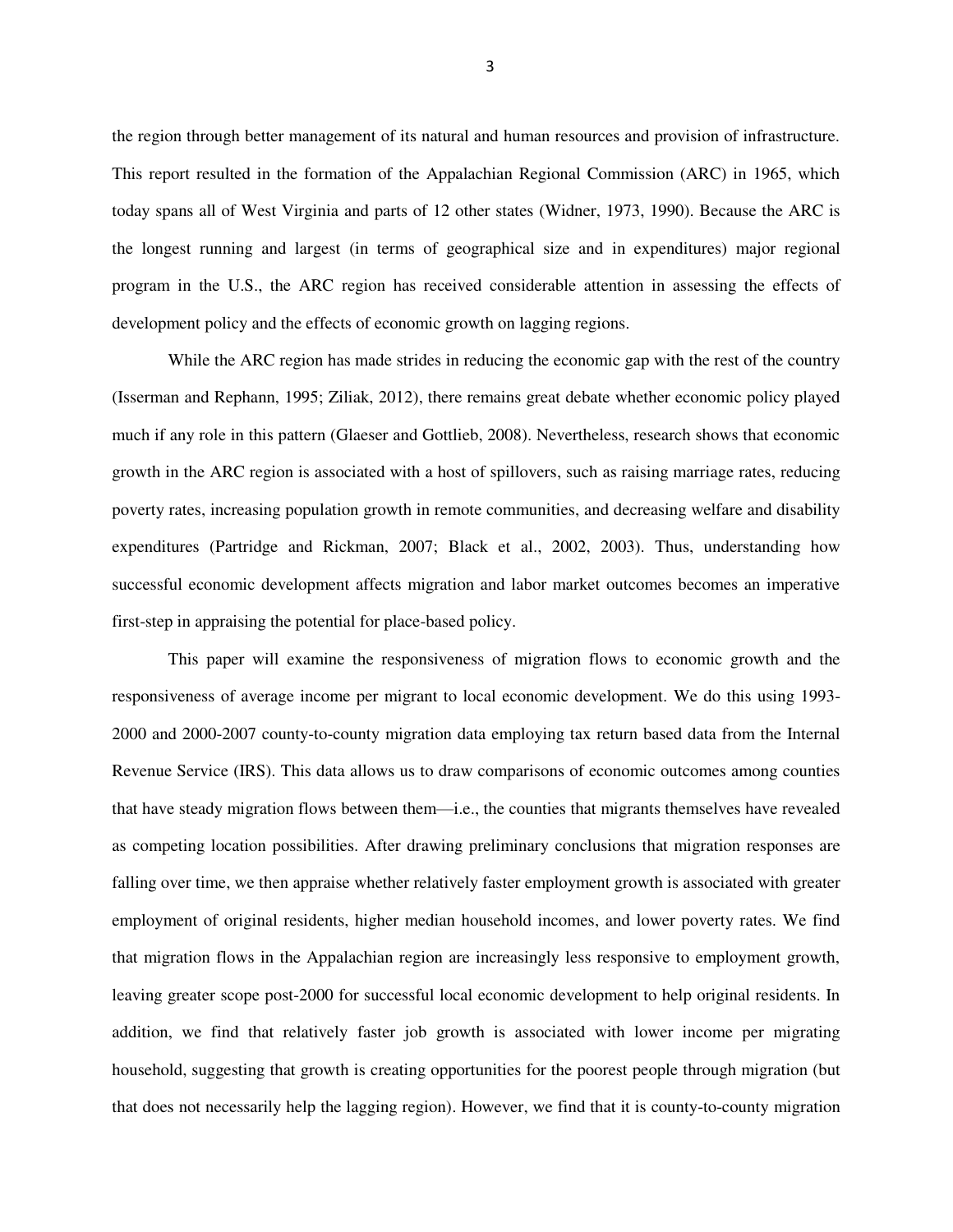with counties outside of the ARC region that is the primary (economic) adjustment mechanism. In fact, recent intra-ARC region migration is inversely associated with faster job and income growth, suggesting other causes for intra-Appalachian migration. Finally, we also conclude that while the Appalachian region is usually held out as being distinct from the rest of the U.S., we find the migration and labor market responses are not all that different than the country as a whole.

In what follows, Section 2 will present a short review of the literature followed by a brief discussion our conceptual framework. Section 3 will present the data and empirical implementation. Section 4 will discuss the empirical results followed by our concluding thoughts in Section 5.

#### **2. Literature Review and Conceptual Model**

l

*In situ* politicians typically call for place-based policies to help their constituents. When they are aimed at helping lagging regions, such policies can draw broader public support at the national or regional scale because of their promise to benefit poor residents. We have already noted that economists are often skeptical of such efforts for a variety of reasons including problems of "picking winners," political economy concerns that such policies are really aimed to help politicians not residents, these policies slow needed adjustment mechanisms from poor to prosperous regions, and any benefits are dispersed to those who are already economically well off. Critics point to a list of supposed failed place-based initiatives that support this conclusion (Glaeser and Gottlieb,  $2008$ ).<sup>1</sup>

Proponents of place-based policies point to exceptions such as when migration costs limit the ability of disadvantaged residents to move to more prosperous locations.<sup>2</sup> Using data from the 1990s, Partridge and Rickman (2007, 2008) found evidence that local economic growth is more effective at helping disadvantaged residents in remote and lagging regions due to a more inelastic labor supply in these areas. They also rule out selection-based arguments that residents in lagging regions are lessinclined to work in the formal labor market as a primary explanation for lower incomes. Namely, selection-based arguments imply that local economic growth would not greatly affect poverty rates or

<sup>&</sup>lt;sup>1</sup>Among the problems with actual place-based policies is that they may be completely inappropriate. For example, innovation based strategies for lagging regions are likely to fail because of a lack of human capital capacity to absorb the knowledge (Rodrıguez-Pose and Crescenzi, 2008). One example is the failure of advanced technology clusters to take hold in Appalachia (Feser et al., 2008).

 ${}^{2}$ For related discussion of situations where place-based policy may be appropriate, see Barca (2010) and Rodríguez-Pose (2010).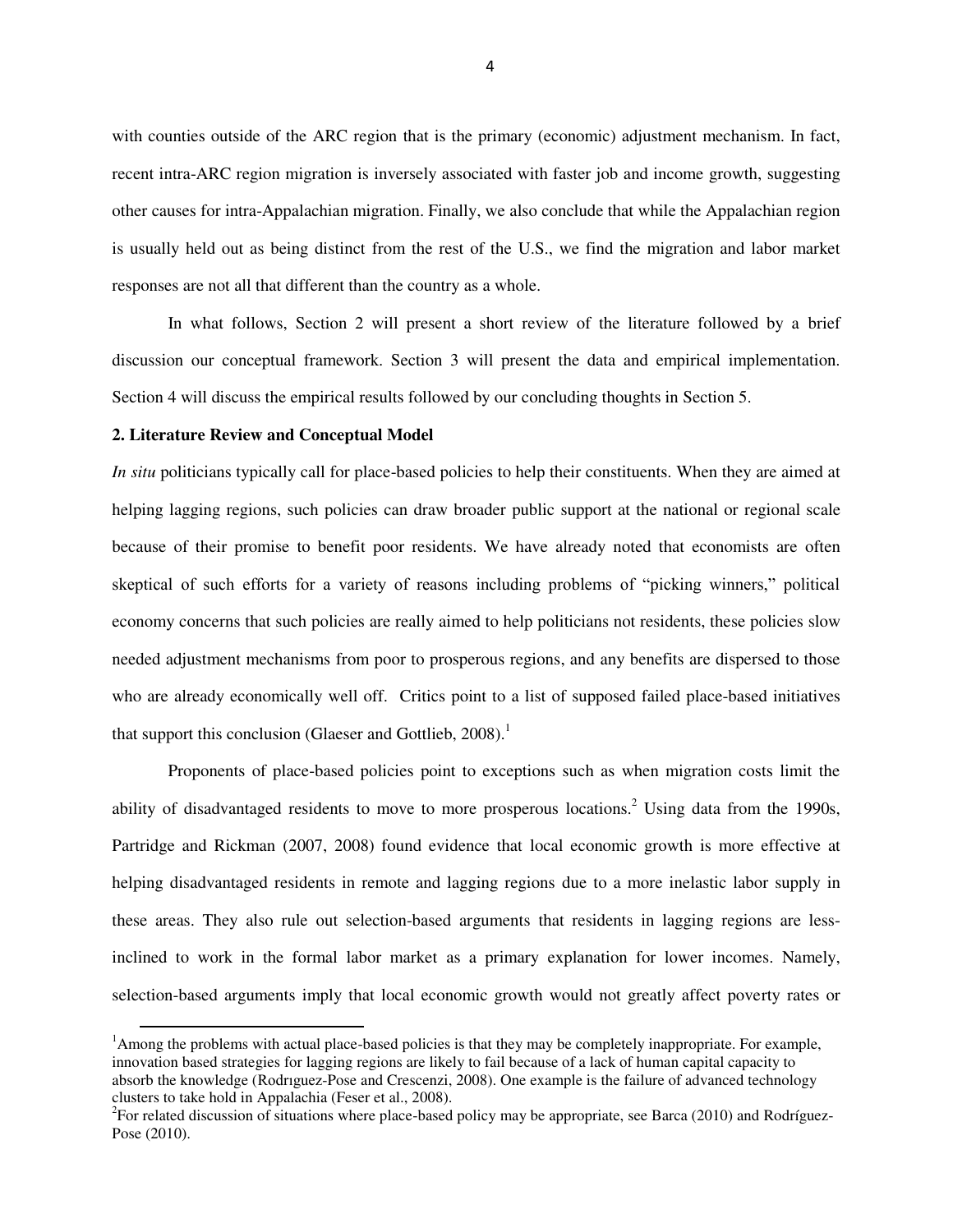employment rates because a large share of the population is disinclined to enter the labor market. Yet, Partridge and Rickman (2008) found that economic growth increased employment rates (which suggest formally nonemployed workers are now working) and reduced poverty rates. Likewise, Black et al. (2002; 2003) found that a large part of the Central Appalachian population moves between welfare and disability programs and the active labor market depending on economic conditions. However, even a successful place-based initiative aimed at helping poor residents would fail if migrants took all of the jobs. Yet, Partridge et al. (2012) find that post-2000, there is a much smaller migration response to job growth, leaving greater scope for place-based initiatives to put the original residents in newly created jobs.

The ARC has been one of the more controversial place-based policy initiatives. On one hand, we should not expect major effects as the annual non-infrastructure spending has been in the range of \$75 million per year for a region with over 20 million residents (Glaeser and Gottlieb, 2008). Perhaps for this reason, Glaeser and Gottlieb (2008) find that the ARC region statistically performed no differently than neighboring counties over the 1970-2000 period. However, using broader matching strategies for the ARC region, Isserman and Rephann (1995) and Ziliak (2012) find that the ARC region has fared better than similar counterparts elsewhere.

Partridge and Rickman (2008) proposed several reasons for spatial frictions that would increase the effectiveness of local economic development in remote or lagging regions such as the ARC. They follow on the work of Blumenberg and Shiki (2004) in proposing a form of rural spatial mismatch between the types of jobs offered by employers and the skills and location of the residents.<sup>3</sup> Specifically, great distances can separate workers and employers in rural labor markets. Rural labor markets are often thin with fewer employers that are concentrated in primary-sector and manufacturing industries (Lobao et al., 2008; Weber et al., 2005). There is also a smaller available labor force, reducing the range of skills available to employers. Thus, it is difficult to form the strong labor market matches that are observed in urban areas, which results in lower wages for rural workers. Further exacerbating matters is that long commutes further reduce the ability of workers to take higher-paying jobs (Renkow, 2003). Limited

 $\overline{a}$ 

5

 $3$ See Lucas (2001) for a review of spatial frictions that limit the scope of migration to eliminate spatial differences in utility and see Ihlanfeldt and Sjoquist (1998) for a review of the spatial mismatch hypothesis in urban labor markets.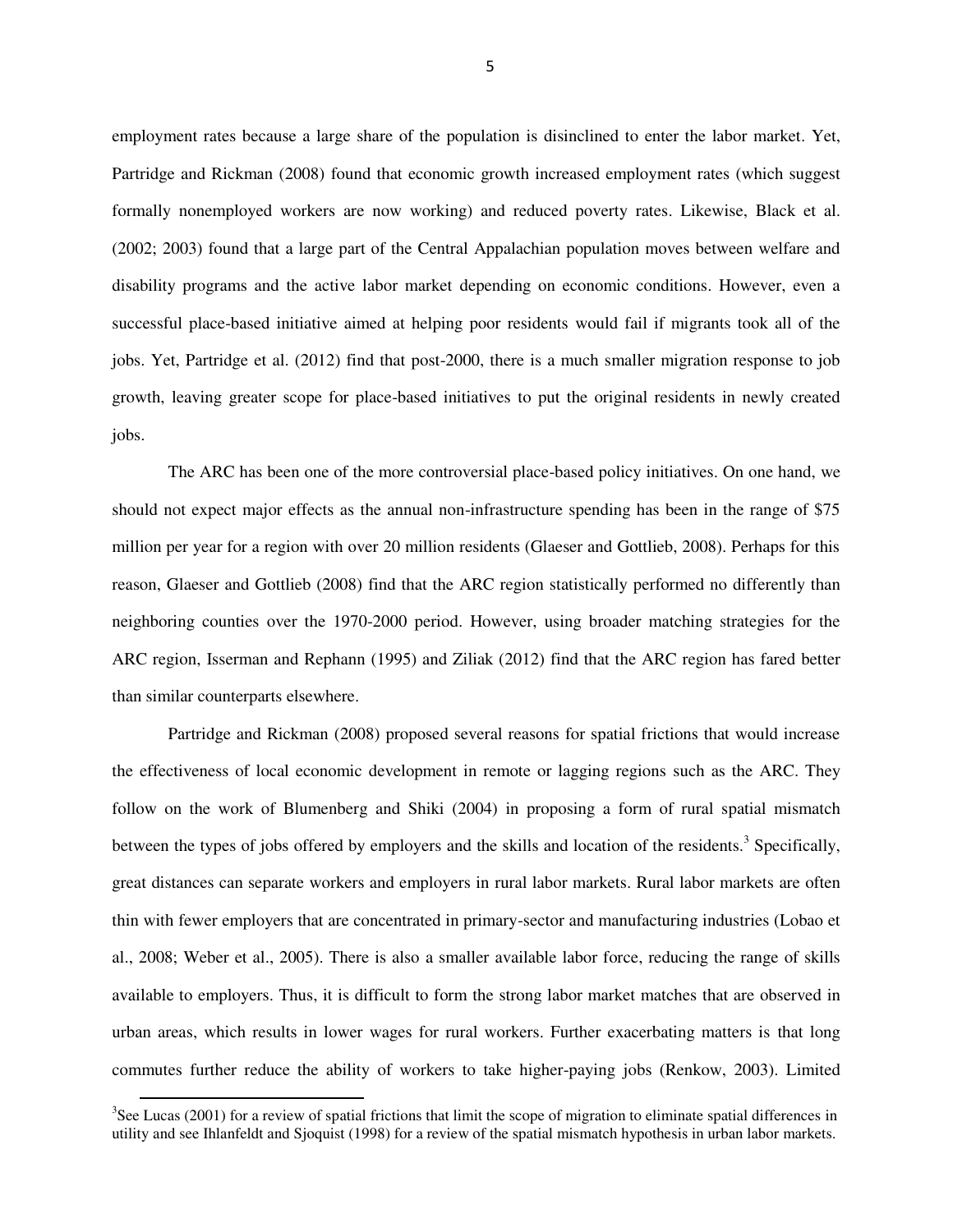opportunities for formal childcare with expanded hours to facilitate long commutes is also lacking in rural areas. It is not surprising that nonmetropolitan wages tend to be lower and unemployment in many cases may be more prolonged, especially in lagging regions (Mills, 2001).

Migration to better opportunities is the standard neoclassical solution to regional inequities. But as already mentioned, there are physic and tangible monetary moving costs, including the costs of selling a house (Hughes and McCormick, 1994). Depressed housing markets in lagging areas may further raise mobility costs. Nord (1998) finds that poor families regularly move in directions that are unexpected from the neoclassical perspective. Poor families often migrate to low-wage locations that are perceived to have more opportunities for low-skilled work and affordable housing, even though this migration pattern may widen regional inequalities. Job search costs could also be higher when potential migrants from lagging regions have less information about the workings of urban labor markets (Gibbs, 1994), which reduces the effectiveness of migration as a solution to regional inequities. One spouse may be tied to the region for family or work reasons (such as owning a farm), which also limits mobility.

One implication of spatial frictions is that place-based policy can be more effective in lagging regions. Namely, if the local workforce is not particularly mobile, creating local job opportunities may be the best avenue to increase employment among their disadvantaged workers. Moreover, for some of the same information reasons that many residents of lagging regions do not migrate to prosperous regions, people from urban areas may find migrating or commuting to lagging regions equally unappealing. For one, urban migrants would have less information about the workings of a lagging region's labor market and may not believe that job opportunities in a lagging region will be permanent—i.e., risk averse people may not want to risk moving to a lagging region.

Migration responses will also be affected by spatial frictions. In lagging regions, stronger spatial frictions imply smaller responses to employment growth. For example, within the lagging region, low housing costs and a low-wage distribution may be attractive to low-income migrants (Nord, 1998), which may imply an unexpected negative employment growth-migration relationship. The search for low-cost housing may especially affect migration within lagging regions, especially for those who are not formally in the labor market (e.g., on public assistance). Likewise, migration between lagging regions and the rest

6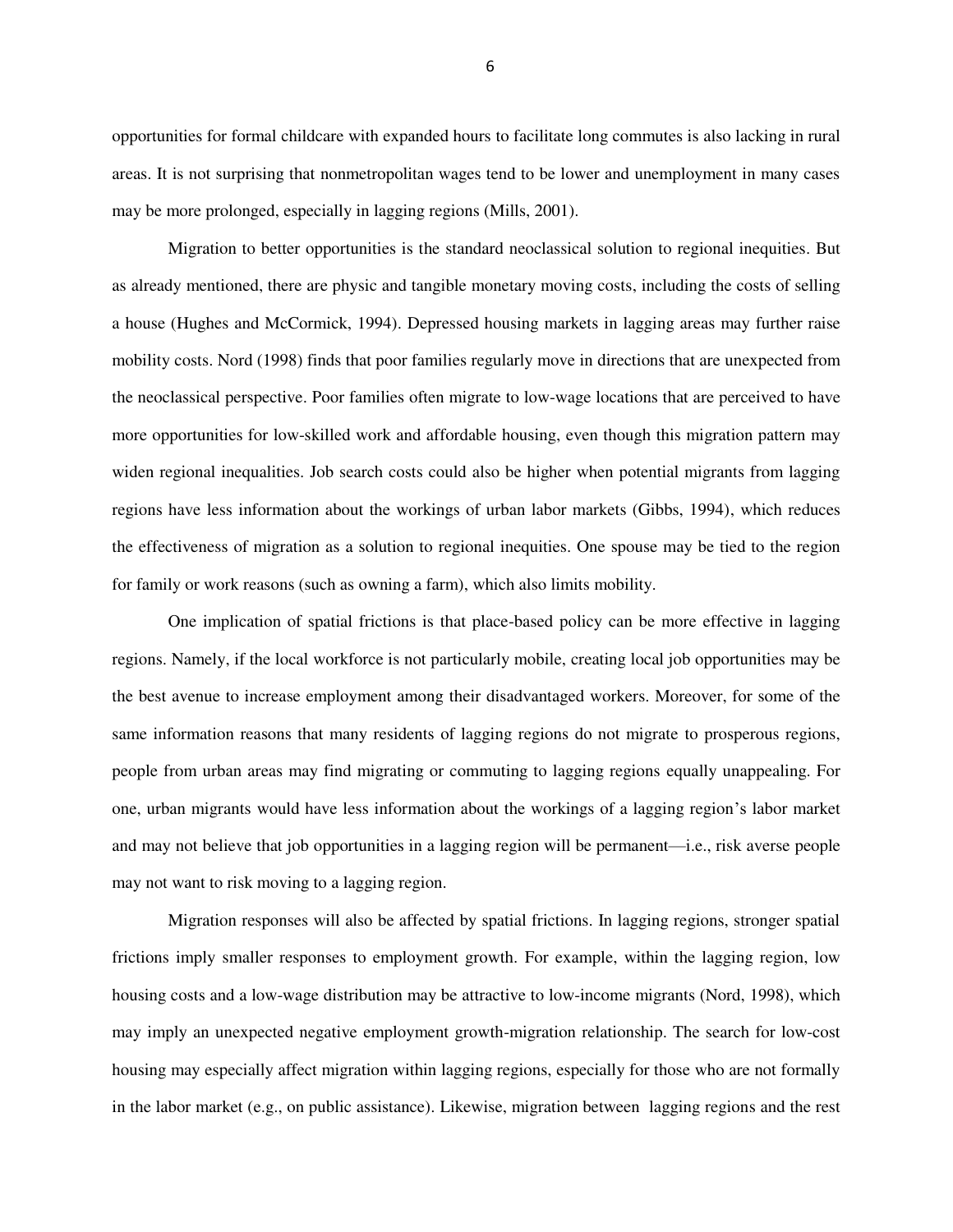of country may be depressed due to a lack of information on both parties.

Our conceptual model is based on a labor demand and labor supply framework, though we will control for other non-labor market factors that affect outcomes. Essentially, factors that increase local labor demand increase employment and wages, inducing net in-migration, raising employment rates, and reducing poverty rates. Likewise, factors that increase local labor supply will increase employment but reduce wages, which in turn reduce net in-migration, decrease employment rates, and raise poverty rates (assuming the labor supply shift is independent of labor supply changes among those in poverty). One possible labor supply response in lagging regions is the movement of lower-income households to locations with lower housing costs or more low-skilled occupations.

Thus, we can write the change in the economic outcome in location *i* in period *t* as:

### (1)  $\Delta OUTCOME_{it} = f_{it}(\mathbf{LD}_{it}, \mathbf{LS}_{it}, \mathbf{DEM}_{it}, \mathbf{X}_{it})$

Where **LD**, **LS**, **DEM**, and **X** are respectively vectors associated with labor demand, labor supply, demographic factors, such as education or age structure, that may be associated with both demand and supply, and other non-economic factors that influence economic outcomes such as state government policy or cultural factors associated with a particular region. Our empirical model described below follows from this conceptual formulation

#### **3. Empirical Model**

We separately consider the two economic expansion periods of 1993-2000 and 2000-2007—though the earlier period experienced significantly more job growth than the post 2000 period. The empirical specification follows Partridge et al. (2012) in differentiating the 1990s economic expansion from the post-2000 economic expansion in terms of changing migration and structural responses over time. We end the analysis at 2007 in order to not confound the influence of the Great Recession and housing bust with our estimates. Partridge et al. (2012) and almost all of the related literature only consider aggregate county behavior without regard to the origin or destination of migrants. Instead, we consider net countyto-county migration behavior. Using county-to-county migration provides much richer information than only considering aggregate net-migration or even aggregate in- or out-migration rates (without regard to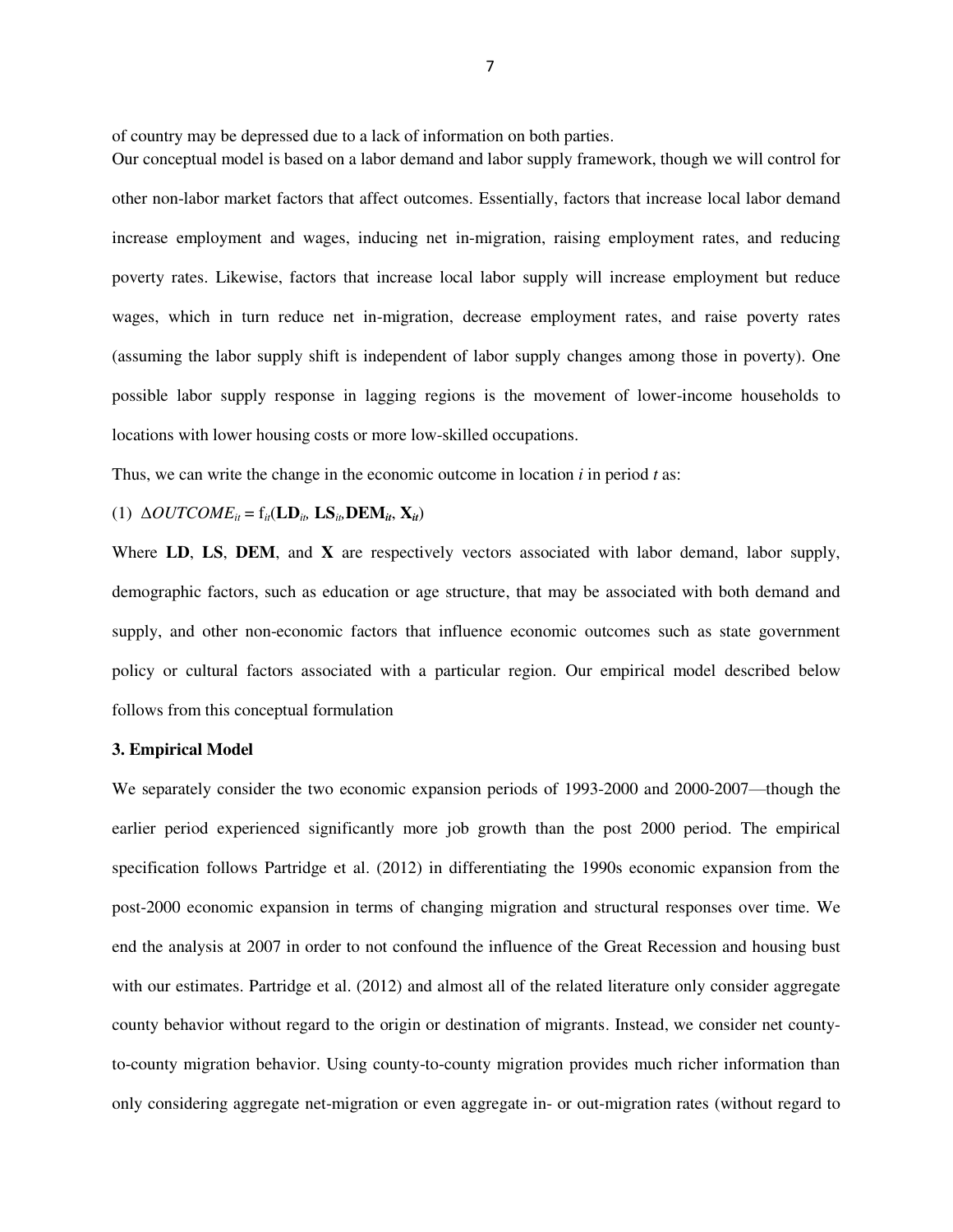the destination/origin). We will follow the income and migration models with auxiliary regressions on other economic indicators to assess the validity of the results and to draw further economic implications. The migration dependent variable is county-to-county net migration rates following Ali et al. (forthcoming).<sup>4</sup> Our first dependent variable is represented by the following expression:

(2) 
$$
NET_{ij} = \left[ \left( M_{ij} - M_{ji} \right) / \left[ \left( P_i + P_j \right) / 2 \right] \right] * 1,000,000.
$$

l

In equation (2), we define gross in-migrants moving from county *i* to county *j* as  $M_{ii}$ , meaning that the *net* migration between i and j is  $(M_{ij} - M_{ji})$ .<sup>5</sup> The term is multiplied by 1,000,000 to obtain more manageable figures in our regression results. We will consider all possible net migration pairs that are allowed by our data (as described below). Net migration from *j* to *i* is the direct inverse of net migration from *i* to *j*, so the latter pairing is omitted from the sample to prevent double-counting.

The migration data is from the IRS county-to-county migration dataset that contains of gross inflows and out-flows using personal income tax returns. A county-to-county migration is defined as the filer's address changing counties between tax years. The gross flow numbers are based on the number of exemptions on individual tax returns. The tax return data forms the core of U.S. Census Bureau estimates of domestic migration and population estimates, but has some imperfections. For example, not every domestic migrant household files tax returns and there are cases such as people not using a residential address in filing, older children leaving the household, and marriages and divorces in which migration data is missed or miscoded (see Gross 2005 for details). The underlying assumption is total domestic moves are in proportion to the IRS figures, which just changes the scaling of the regression coefficients.

The second dependent variable assesses the types of migrant the county is typically attracting. It is measured as total taxable income from migrants to county *i* originating from county *j* minus taxable income of migrants to county *j* originating from county *i* divided by the gross flow of migrants between i and j  $(M_{ij}+M_{ji})$ :

 $4$ Other examples of place-to-place migration include Douglas (1997), Nakajima and Tabuchi (2011), and Biagi et al. (2011). Yet, we are unaware of a study that considers place-to-place net-migration rates at the county level.

 $5$ The average of the two populations is used to approximate the average net-migration rate. A similar net migration variable is used by Douglas (1997):  $[(M_{ij} - M_{ij})/(Pop_i*Pop_i)]*1000000$ , though Ali et al. (forthcoming) show that the measure we employ and the one used by Douglas produce similar regression results. Nakajima and Tabuchi (2011) further discuss other place-to-place migration measures.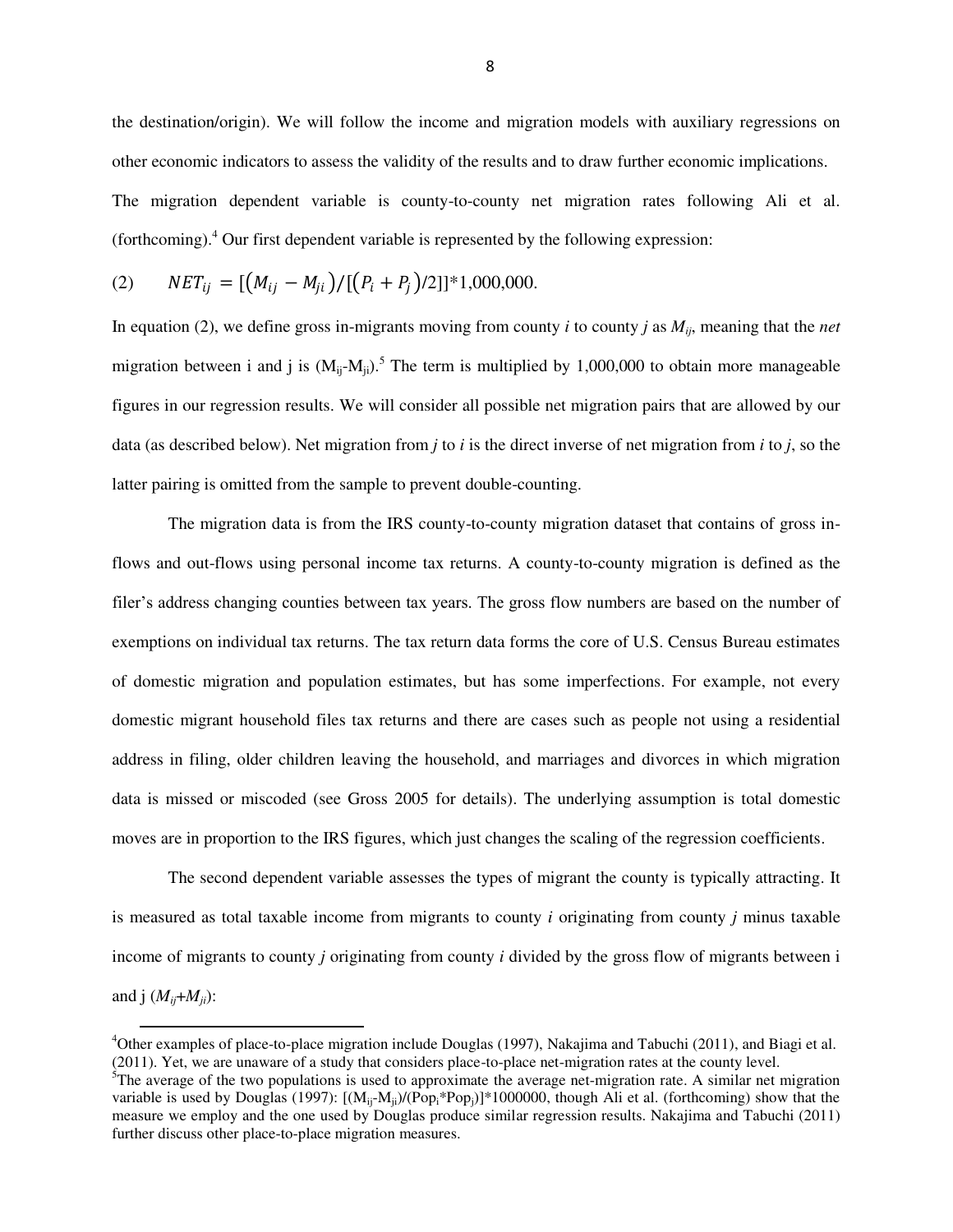## (3)  $AVGMIGINC<sub>ij</sub> = (MIGINC<sub>ij</sub> - MIGINC<sub>ji</sub>)/(M<sub>ij</sub>+M<sub>ij</sub>),$

where MIGINC $_{ij}$  is taxable income of migrants moving to county *i* from county *j*. AVGMIGINC measures the average income per gross migrant coming into county *i* relative to county *j*. 6

The first sample includes county-to-county migration pairs where at least one of the counties in the pair is an Appalachian county as defined by the ARC's boundaries. The second sample includes the rest of the United States in which neither county in the county-to-county migration pair is in the ARC region. The two samples allow us to assess whether the historically lagging ARC region has a different response than rest of the U.S.

The annual IRS data is reported if at least 10 households (approximately 25 people) moved from *i* to *j* or from *j* to *i,* meaning we need at least 10 household moves in each direction for each of the seven years in the respective two seven-year time periods. Thus, we are considering county pairs with consistent migration relationships as revealed by the preferences of migrants. As a result, we are more likely to pick up more labor market migration flows as opposed to just "noisy" random moves for personal reasons (e.g., recent marriage, divorce, etc). To better ensure we are considering moves across labor markets, we remove county pairings within the same metropolitan area (for metropolitan areas with at least two counties) because many of those moves are for housing and public service considerations and not due to cross labor market differentials.

The explanatory variables are measured as county *i*'s respective value minus county *j's* value, which is the specification used by Clark et al. (2003) and Ali et al. (forthcoming). With the exception of contemporaneous job growth (or variables that are fixed over time), the variables are lagged to be as close to the initial sample starting point as possible (1990 and 2000). Thus, the employment growth measure equals the contemporaneous job growth rate in county *i* over the seven year period minus the contemporaneous value for job growth in county *j*. The base regression model can be summarized as:

(4) 
$$
OUTCOME_{ij} = \beta_0 + \beta_1(\text{EMP}_i - \text{EMP}_j) + \beta_2(\text{ED}_i - \text{ED}_j) + \beta_3(\text{DEMOG}_i - \text{DEMOG}_j) + \beta_4(AMENITY_i - AMENITY_j) + \beta_5(METRO_i - METRO_j) + \beta_6(\text{IND}_i - IND_j) + (\sigma_{is} - \sigma_{js}) + e_{ij}.
$$

where OUTCOME is the dependent variable measuring relative outcomes in counties *i* and *j*. EMP is the

l

 $6$ Gebremariam et al. (2011) also model Appalachian migration patterns but their model is considerably different, making the results incomparable. Foremost, they consider levels of in- and out-migration (not rates of change) and they use *aggregate* flows from Census data, not the disaggregated county-to-county data we use.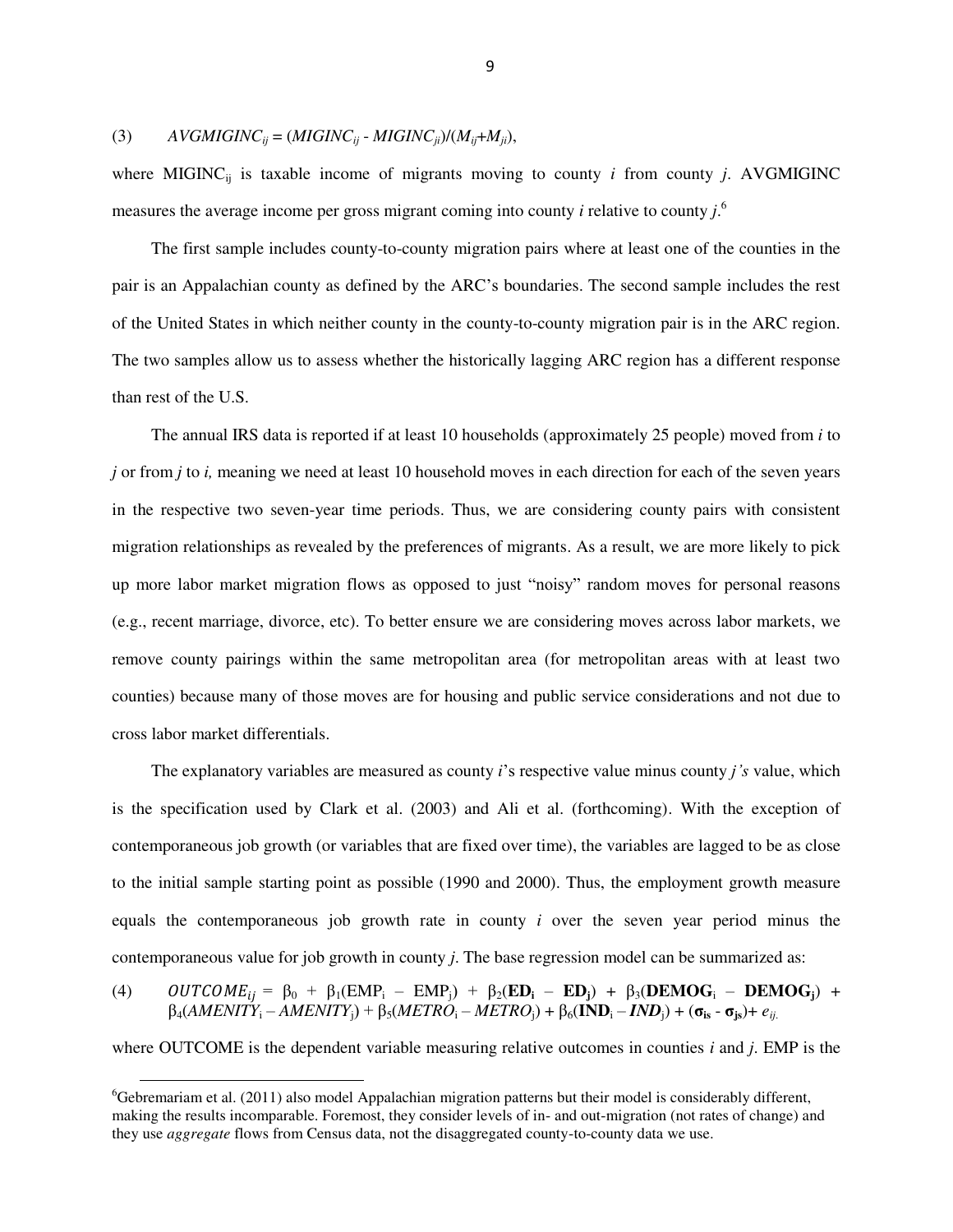employment growth rate (1993-2000 or 2000-2007) using employment from the Bureau of Economic Analysis (BEA) REIS data set. **ED** includes three educational attainment variables and **DEMOG** is a vector containing five age shares, the percent of the population that is married, and the percent of the population that is foreign born. The amenity index variable measures natural amenity attractiveness and there is a metropolitan indicator. **IND** is a vector of four-digit industry employment shares. We also include state fixed effects  $\sigma_{is}$  for each county located in state *s*.<sup>7</sup> The residuals are depicted as  $e_{ij}$  and are assumed to be heteroscedastic*.* 

The employment growth rate is the key variable in the model as it reflects whether local economic development affects migration and other economic outcomes. Across the country, we expect job growth to be less associated with post-2000 migration based on Partridge et al. (2012), but Partridge and Rickman (2008) suggest that lagging or remote regions will generally have even smaller migration and commuting responses—leaving more job opportunities for disadvantaged locals, leading to a stronger impact on poverty. It is not certain whether relatively faster job growth attracts higher income migrants on balance. Further auxiliary analysis will investigate whether relatively faster job growth is associated with increased labor force participation, lower unemployment rates, higher median household income, and lower poverty rates. In particular, if migration responses declined beginning in 2000—we would expect that employment growth would have stronger "positive" effects on these indicators as there is a smaller offsetting labor supply response.

We briefly describe the other control variables, focusing on their influence on migration. They are drawn from the 1990 and 2000 Census of Population unless otherwise stated. We include three educational attainment variables that are expected to have mixed effects. On one hand, Glaeser et al. (1995), Simon (1998) and Simon and Nardinelli (2002) argue that greater initial concentrations of educated individuals are associated with higher regional growth. Likewise, Moretti (2004) shows that higher shares of educated people spill over and raise productivity of all workers in a region regardless of their educational attainment. These two patterns suggest workers will be attracted to regions with more educated workers. However, the human capital theory of migration suggests that educated workers are

 $\overline{a}$ 

<sup>7</sup>Distance between counties is not included because distance-cost effects that reduce gross migration flows from county A to county B would likewise depress gross migration flows from B to A—producing little *net* impact.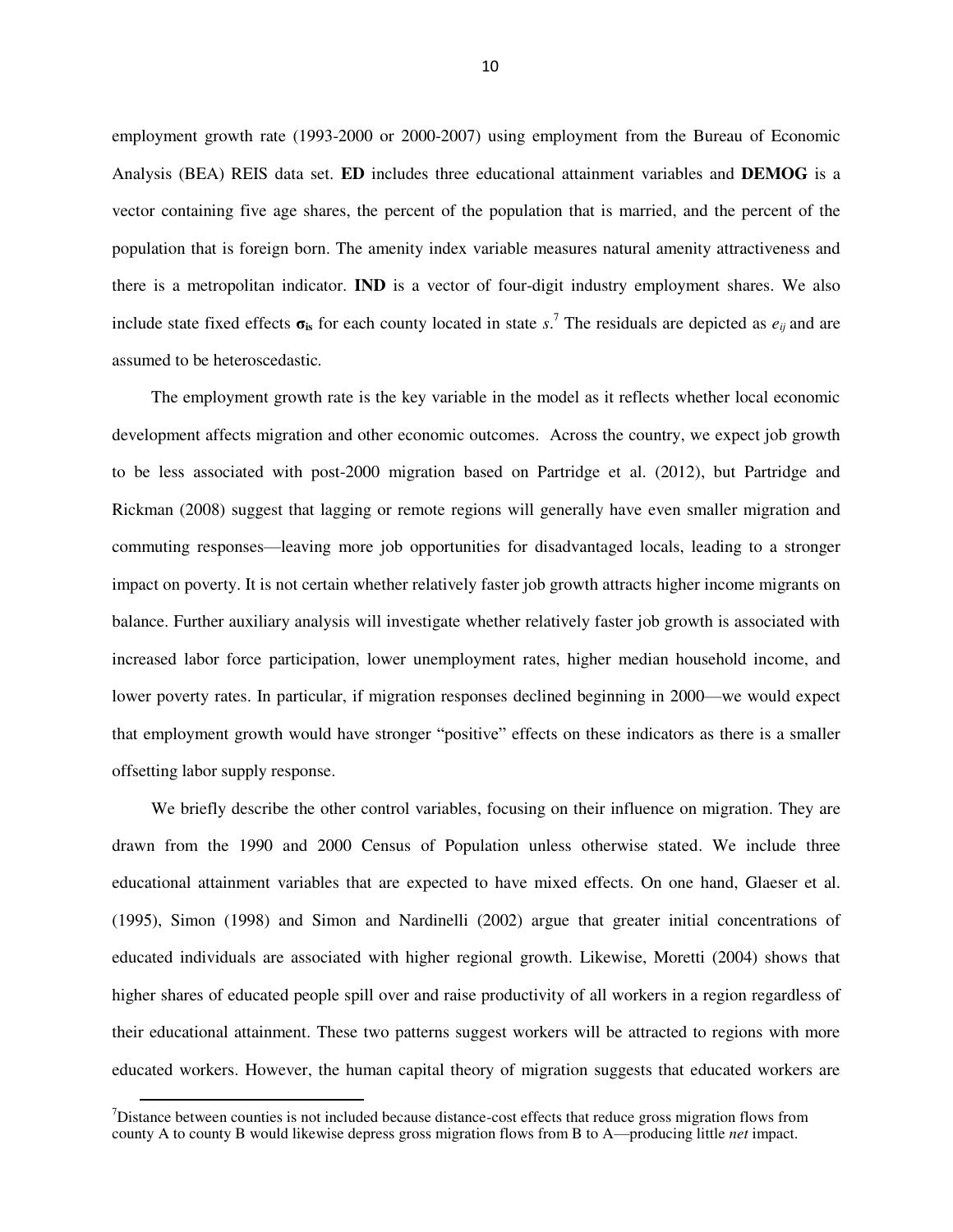more prone to migrate (Yankow, 2003). Having a higher relative share of educated workers who are at greater "risk" of leaving suggests that out-migration rates may be larger, especially in lagging regions with fewer employment opportunities. Thus, the effects of education on net migration are *a priori* unclear.

We also include five age shares of the population to account for demographic and life cycle migration effects. Because married households may have higher implicit and explicit moving costs (especially for dual employed couples), we also control for the share of the population that is married. Similarly, we control for the initial share of the population that is foreign born, as immigrants have dispersed away from beachheads such as New York and Los Angeles (Lichter and Johnson, 2009). In this case, greater shares of the population that are foreign born may attract new migrants seeking to be in more diverse locations or whose labor market skills may be complementary to domestic workers (Ottaviano and Peri, 2006, 2008). Yet, higher initial immigrant shares may repel domestic migrants due to cultural avoidance (Ali et al., forthcoming; Faggian et al., 2012).

We include a 1 to 7 indicator of natural amenities provided by the U.S. Department of Agriculture's Economic Research Service to account for amenity migration. To control for different migration patterns due to agglomeration effects, a metropolitan indicator variable is included using the 1999 definition. We also add four-digit industry shares in the traded agricultural, mining, and manufacturing sectors to account for heterogeneity in shocks across traded sectors. Certain counties may be especially associated with particular traded-sector firms (e.g., coal, textiles, steel), which could be lost if we used more aggregated one-digit employment shares.<sup>8</sup> The state fixed effects of counties *i* and *j* are included to account for statespecific factors such as tax policy, welfare policies, and regulatory environment. State dummies also control for effects associated with the cultural and socioeconomic differences between the Northern and Southern regions of Appalachia, and especially the more impoverished Central region (Ziliak, 2012).

A possible concern is that employment growth is endogenous in which a positive shock improves

 $\overline{a}$ 

<sup>&</sup>lt;sup>8</sup>The employment data source for the industry data is the Economic Modeling Specialists Incorporated (EMSI), found at EMSI.com. EMSI uses algorithms to create estimated employment figures for county-industry cells that are not disclosed. As described by Dorfman et al. (2011), "EMSI combines covered employment data from Quarterly Census of Employment and Wages (QCEW) produced by the Department of Labor with total employment data in the State and Local Personal Income Reports (S/LPI) published by the Bureau of Economic Analysis (BEA), modified with County/ZIP Business Patterns (CBP) and Non-employer Statistics (NES), both published by the U.S. Census Bureau.‖ EMSI reports that state agencies confirm their estimates are quite accurate even for sparsely populated counties.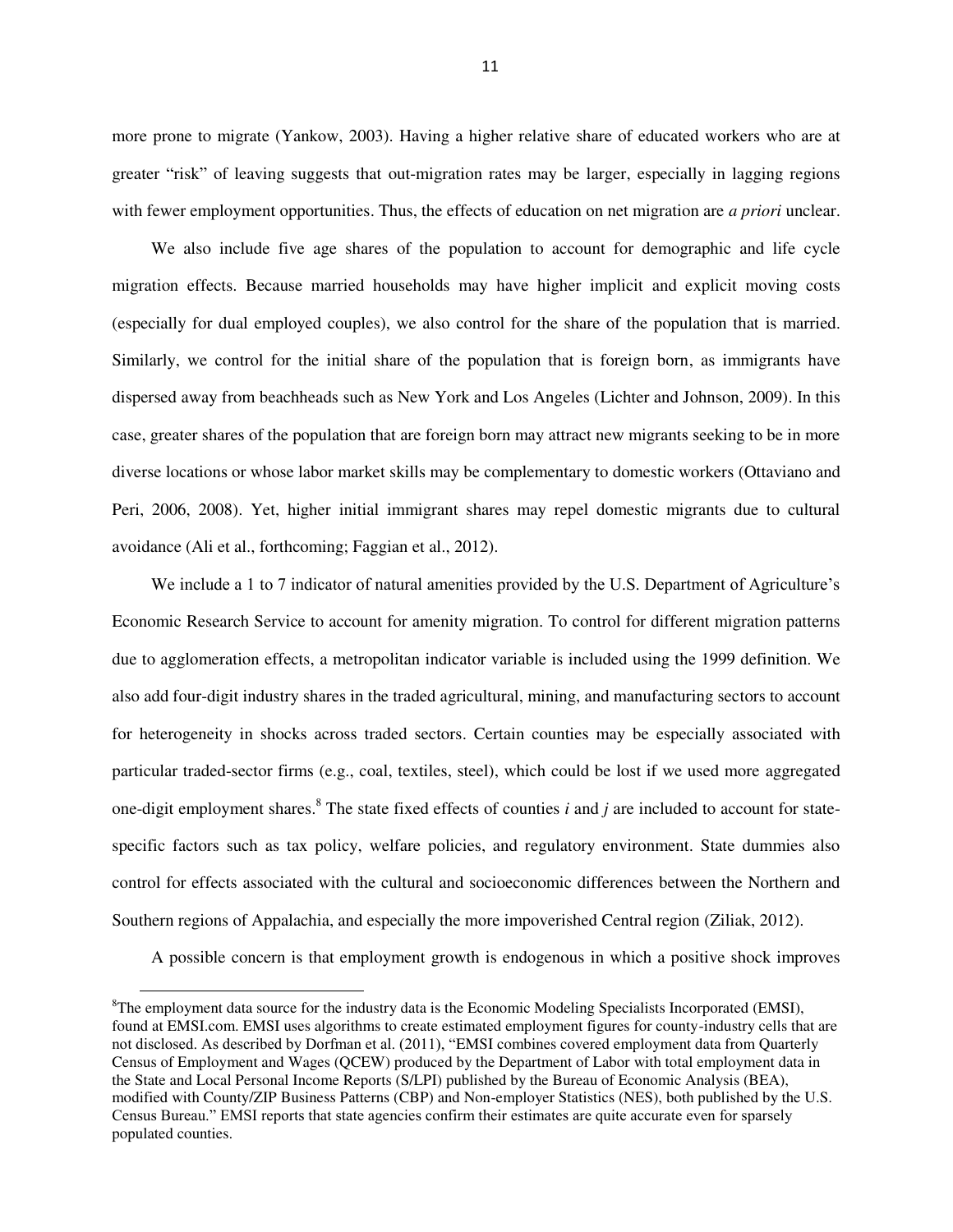economic outcomes (e.g., migration) and employment growth, positively biasing  $\beta_1$ . To account for this, we follow a long literature in using industry mix employment growth from shift-share analysis as an instrument (Bartik, 1991; Blanchard and Katz, 1992), which is the predicted growth rate if all of the industries grew at the national rate over the period.<sup>9</sup>

#### **4. Empirical Results.**

The Appendix presents the descriptive statistics. We will discuss the main migration and then the net-income per migrant followed by some sensitivity analysis and auxiliary regressions to assess placebased development policy. Table 1 reports the regression results using the net-migration variables as the dependent variable. Columns (1) and (2) respectively report the 1993-2000 OLS results for the Appalachian region (always net of intra-metropolitan county pairs) and the U.S. without the Appalachian region (always net of intra-metropolitan county pairs). Columns (3)-(4) show the respective results using two-stage least squares (2SLS) using the industry mix variable as the instrument for employment growth. Columns (5)-(8) repeat the same results for the 2000-2007 period.

#### *4.1. Base Empirical Results.*

The Hausman test results suggest that the employment growth coefficient is biased at the five percent level, while the first-stage (weak instrument) F-statistics for the industry mix variable are between 32 and 564, suggesting it is a strong instrument. Indeed, comparing the OLS to the respective 2SLS results, the OLS relative employment growth coefficients are more positive as expected, illustrating that the OLS results overstate the migration response to employment growth. Though the differences are insignificant, the 2SLS results suggest a weak pattern where the U.S. migration response appears to be larger than in the Appalachian region, which weakly suggests that more of the jobs go to local residents in the Appalachian region. Nonetheless, the results are not fundamentally different, implying that Appalachia responds somewhat like the rest of the country. Comparing across decades, there is weak evidence in the 2SLS results that the employment response is smaller in the post-2000 period—especially

l

<sup>&</sup>lt;sup>9</sup>Industry mix growth is defined as:

INDMIX\_GR<sub>s</sub>= $\sum_i S_{is}^t * \, EMP\_GR_{i,USA}^{t, t+n}$ 

Where  $S_{is}^t$  is the county employment share in industry *i* (two-digit NAICS from EMSI) in the initial year *t* (1990 or 2000) and  $EMP_{\_}GR_{i,USA}^{t,t+n}$  is the national growth rate in industry *i* for the period [t, t+n] (1993-2000 or 2000-2007). Changes in *national industry* demand are the exogenous shifters that identify demand shocks.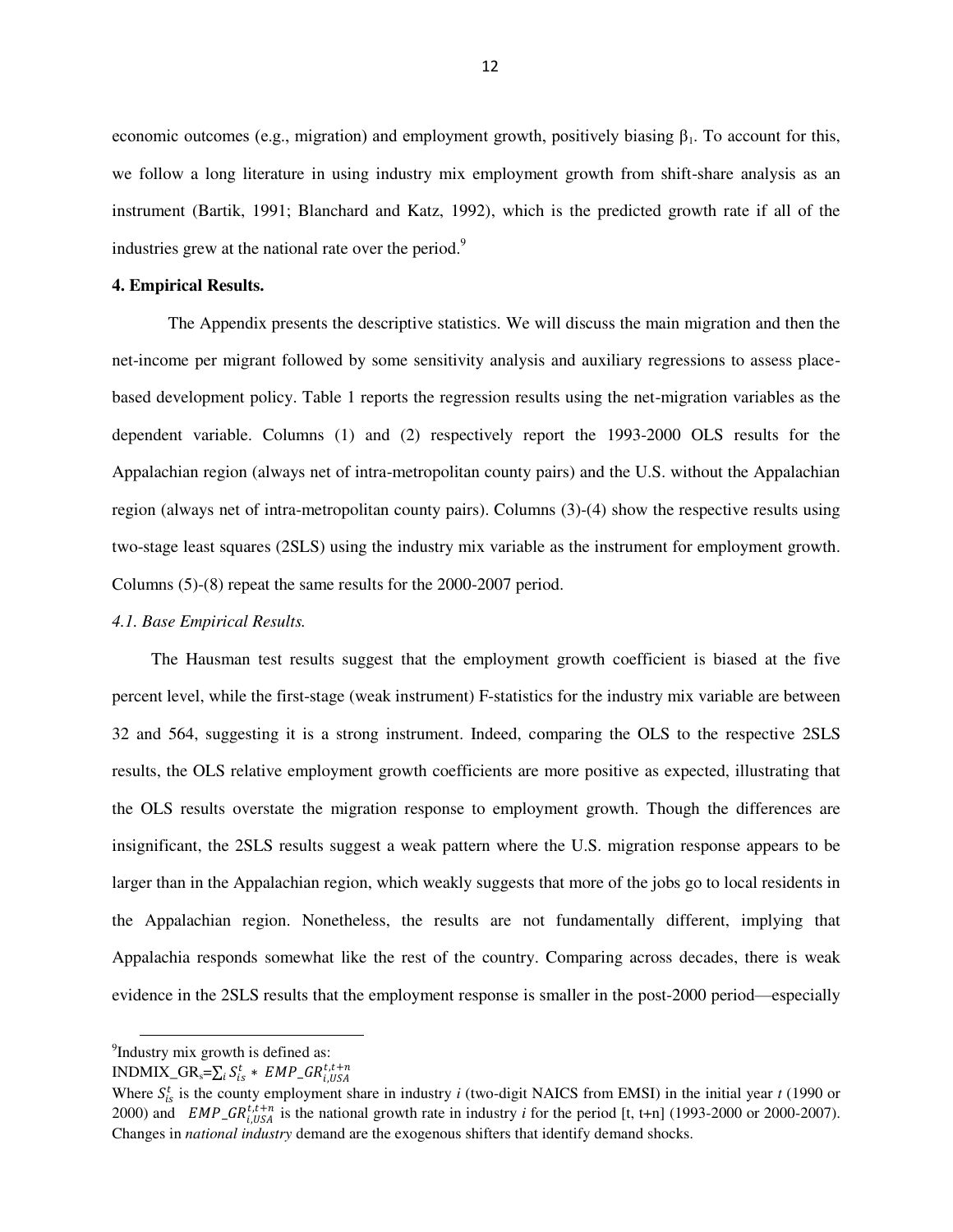in the ARC region where the migration response is actually negative, though statistically insignificant. Using different data, Partridge et al. (2012) also found a negative response for rural areas after 2000, which they attribute to historic primary sector out-migration patterns, even as the primary sector was rebounding with strong commodity prices post-2000. Another possibility is that low-income households were attracted to slower growing places with lower housing costs in the midst of the run-up of U.S. housing prices during the housing bubble, which is a bubble version of Nord's (1998) argument.<sup>10</sup> As we describe below, this possibility likely relates to intra-ARC migration, especially after 2000.

The education results suggest that having relatively higher population shares with more education (relative to non-high school attainment) is inversely associated with net migration in the U.S. sample, consistent with having a greater share of the population at risk to migrate. Likewise, there appears to be a larger negative association with educational attainment after 2000. There is a similar negative association for Appalachia, though it is not quite as strong. After 2000, one "plus" for the Appalachian region is that university educated share is not statistically associated with net out-migration, which implies its educated individuals are not particularly at risk of leaving the region, even if the availability of higher-income jobs is limited. This low migration response may help explain why Bollinger et al. (2011) found that returns to education declined in Appalachia in recent decades—i.e., a smaller supply response. In both samples, the initial relative foreign born share is inversely associated with subsequent net migration, which is consistent with Ali et al. (forthcoming).<sup>11</sup>

We now turn to factors associated with attracting relatively higher-income (and perhaps higherskilled) migrants. These results are shown in columns 1-4 of Table 2, in which only the 2SLS results are reported for the sake of brevity. They suggest that relatively faster job growth is statistically associated with attracting higher income migrants for the U.S. in the earlier period, but not after 2000. A parsimonious model described below suggests positive and statistically significant association between

 $\overline{a}$ 

<sup>&</sup>lt;sup>10</sup>Partridge et al. (2012) present arguments that the housing bubble was not a major driver of spatial differences in migration over the period and, if anything, the bubble would normally increase migration in most of the country as it would facilitate selling one's house.

<sup>&</sup>lt;sup>11</sup>Most domestic migration research related to immigration focuses on how *contemporaneous* immigration affects migration flows with those arguing immigration induces net-out migration versus those who argue there are few effects (e.g., Ali et al., forthcoming; Ottaviano and Peri, 2006). The results in this paper are more of a 'test' of cultural avoidance and do not focus on the contemporaneous immigration-migration effects.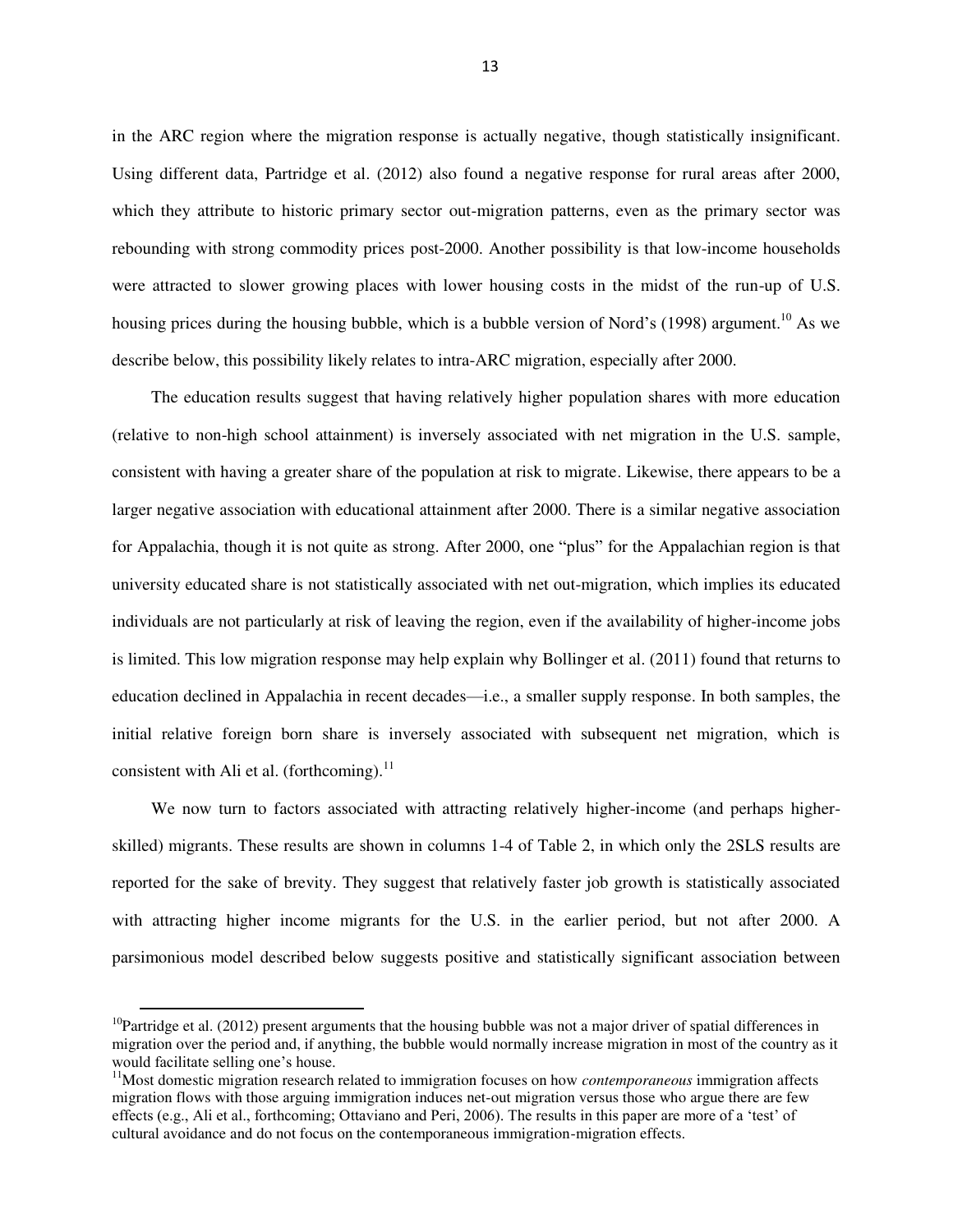income per migrant and job creation in both periods, though there is no statistical association for the ARC region. These results suggest that for the U.S. as whole, local economic growth is associated with attracting higher income (and perhaps more skilled-) migrants, which seems to support a virtuous cycle of growth, but in the lagging ARC region, this is not the case. One possible reason may be the region's industry composition, but also potential high-income migrants may be skeptical of growth occurring on a sustainable basis and may be less willing to migrate to Appalachia. Likewise, examining in- and outmigration levels, Gebremariam et al. (2011) also found that net migration also tended to reduce average income in Appalachia. It is also worth noting that for the U.S. model, relatively higher educational attainment is inversely associated with attracting high-income migrants. This finding is consistent with our prior migration results that show if educated people are more inclined to out migrate, then it is not surprising that average income per migrant is inversely associated with relative educational attainment.

# *4.2 Sensitivity Results*

l

We assess the sensitivity of our results in several ways. First, we consider a much more parsimonious model that omits the education, age, marriage, and immigration variables. The corresponding 2SLS results are reported in columns (5)-(8) of Table 2. With the exception of the U.S. income per migrant result described above, all of the key results were robust in this parsimonious specification. Our second sensitivity model assesses whether growth had a nonlinear relationship with migration. For instance, Black et al. (2005) found that Appalachian migration responses were larger during the coal bust of the 1980s than during the coal boom of the 1970s. Thus, we created a "highgrowth" dummy variable that indicates when the faster-growing county pair had employment growth one standard deviation above the national average and a "slow-growth" dummy variable that indicates when the slower-growing county pair had job growth one standard deviation below the national average. We then interacted the indicator variables with employment growth (results not shown).<sup>12</sup> The only statistically result was for the low-employment ARC indicator variable, which was negative and

 $12$ Because the interaction with employment growth may still be endogenous, we need two more instruments. For this, our instruments are an indicator variable if the industry mix employment growth for that respective fastgrowing county is more than one-standard deviation above the national average and another indicator if the respective slow-growing county's industry mix employment growth is more than one standard deviation below the national average. These instruments were strong in the first stage.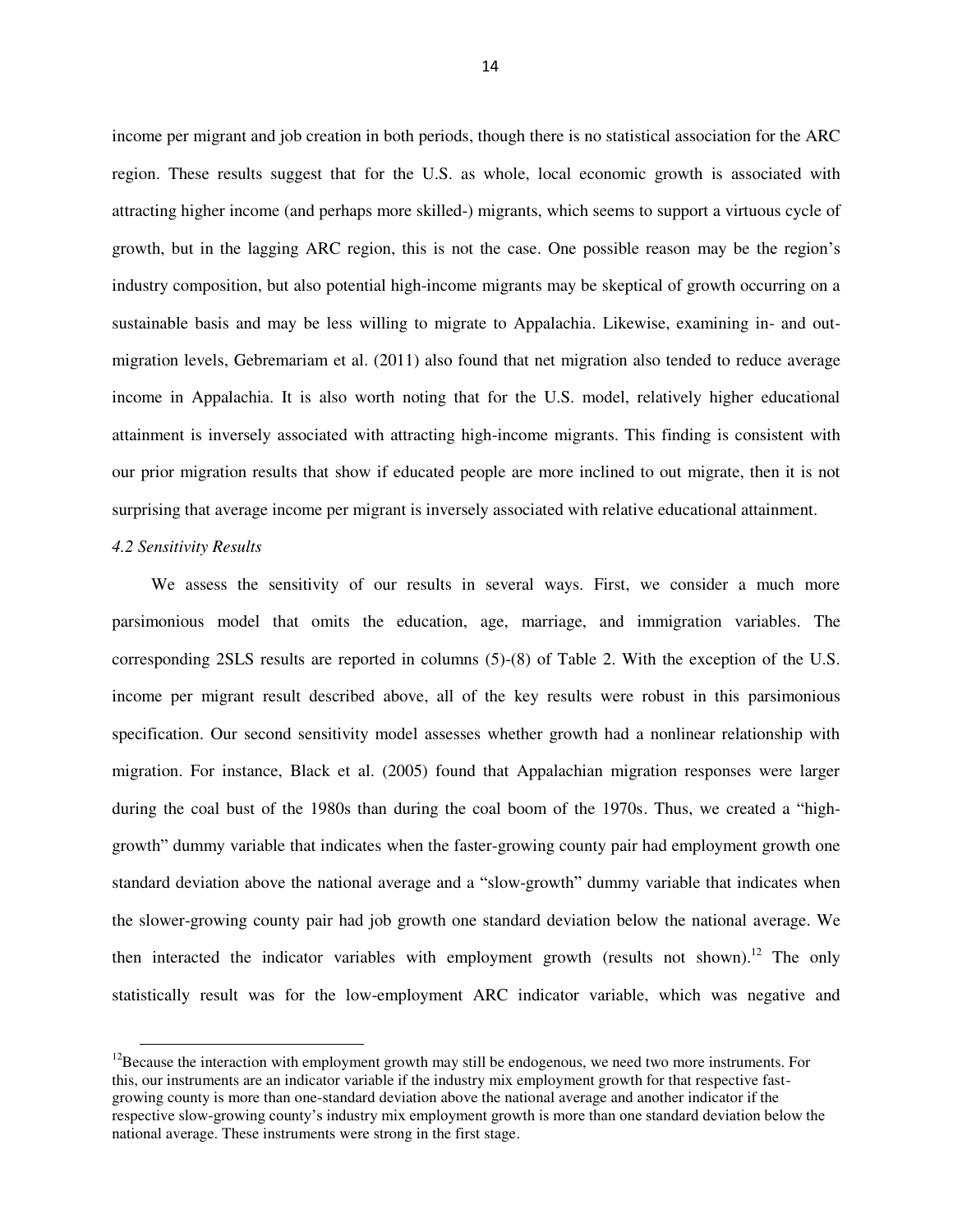statistically significant. These results suggest that strongly declining counties had a much smaller out migration response to poor economic conditions, which may explain some of the persistence in lagging regions of Appalachia. One reason may be the lower housing costs in these areas retained some of the poorest residents who did not have the resources to relocate.

We now examine if our sample affects our results by dividing the ARC sample into the following two samples: (1) both counties are from the ARC region and (2) one county is from the ARC region and the other is outside the region. We are investigating whether the employment growth/migration association is different for migration that occurs entirely within the ARC region versus migration between the ARC region and the rest of the country. The relative employment growth results are respectively reported in Table 3, Rows 1 and 2. They suggest no statistically significant different migration response to employment growth in the 1990s sample. However, for 2000-07, the ARC-U.S. migration employment growth coefficient is positive, though only very weakly significant with a t=1.21, while the intra-ARC employment growth coefficient is negative and significant (t=-1.96)—leading to a statistically significant difference at the 5% level between the coefficients.<sup>13</sup>

After 2000, this Appalachian migration pattern suggests that standard economic migration towards higher employment growth occurs more when considering an origin/destination outside Appalachia than when both the origin and destination are within the region. It is possible that intra-ARC migration is increasingly influenced by lower housing prices in depressed areas. Namely, weak employment conditions after 2000 pushed workers onto public assistance, such as disability, and out of the formal labor market, potentially reducing the migration-employment response (e.g., see Black et al., 2002, 2003). Such households would likely be sensitive to housing prices, reinforcing the smaller employment response.

Rows 3 and 4 of Table 3 show that the net income per migrant results suggest a similar pattern when

 $\overline{a}$ 

<sup>&</sup>lt;sup>13</sup>When limiting the sample to only include cases where one ARC county was in poorest Central Appalachia region (Kentucky, Tennessee, Virginia, West Virginia), the negative employment/migration association was slightly stronger than when considering the ARC-only sample. It is not surprising that few migrants are attracted to job growth in Central Appalachia, while housing costs are particularly low in these lagging areas (attracting low-income residents outside of the labor market). In other auxiliary results, we find that in the intra-Appalachian sample post 2000 (and for the Central ARC region sample), relative job growth is associated with greater reductions in poverty rates and unemployment rates and larger positive responses for employment/population rates and median income, consistent with the original residents taking the jobs.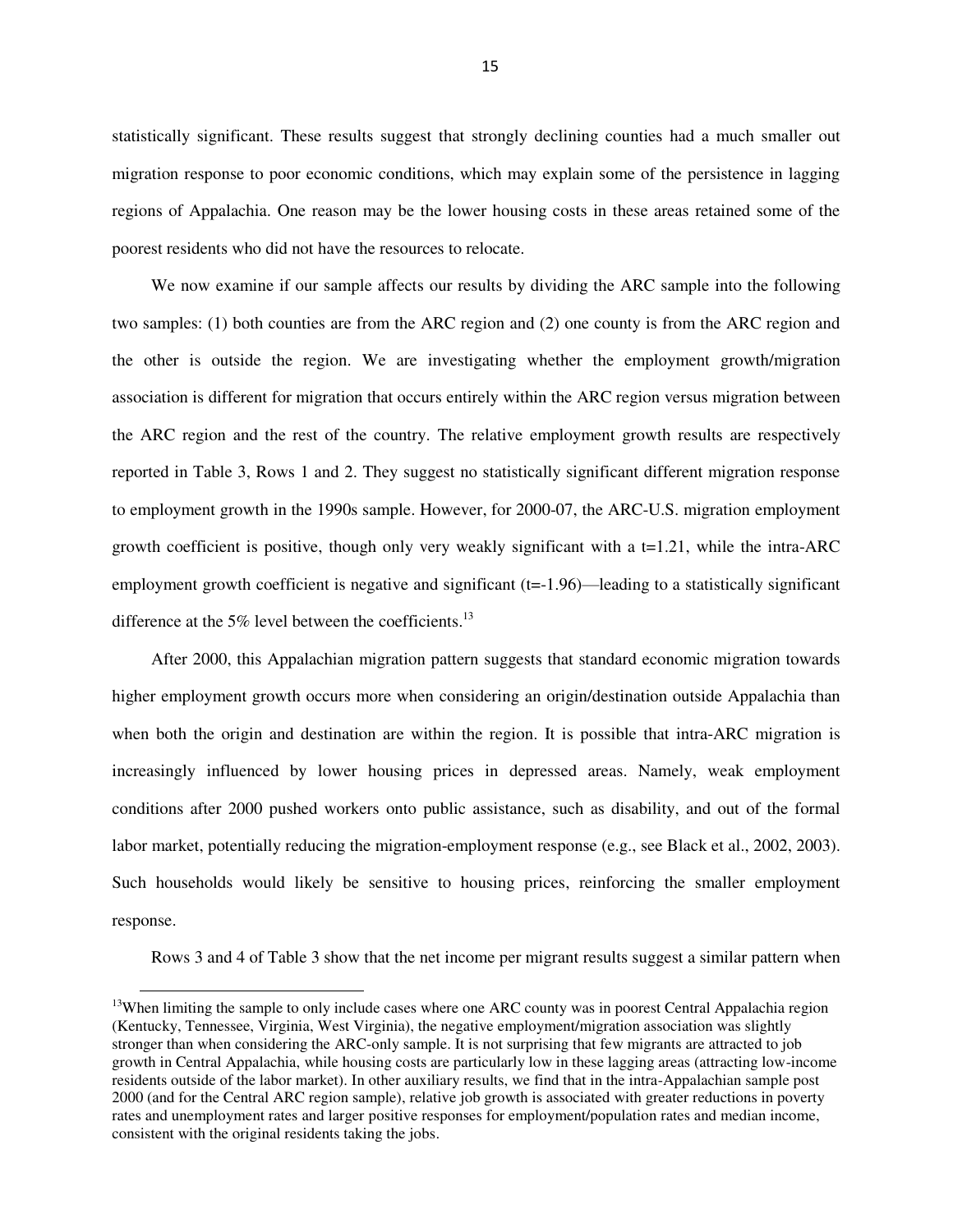splitting the ARC sample. For the 1990s, the difference between the US-ARC and intra-ARC employment growth coefficients is not statistically significant. For the 2000-07 period, the US-ARC net income per migrant response to employment growth is positive  $(t=1.27)$  and the corresponding intra-ARC response is negative and statistically significant (t=-2.20), producing a statistically significant difference between the two. Hence, employment growth is much more strongly associated with attracting lower income residents from within Appalachia. Thus, we find support for the notion that migration within Appalachia widened regional disparities after 2000, but this is offset by Appalachian migration with the rest of the country.

#### *4.3. Other Indicators of the Influence of Economic Growth.*

We have found some evidence that employment growth has a smaller influence on net-migration after 2000, weakly supporting the notion that place-based policy of helping original residents would be more effective in recent years (perhaps slightly more effective in Appalachia than elsewhere). To appraise this conclusion and to assess the consistency of our results across other measures, we consider other economic outcomes to see if the original residents benefit in response to the job growth. We continue to use our county pairings because the consistent gross migration flows between those destinations reveal that residents of these counties consider both county pairs as potential residential choices.

We first consider whether job growth influences the employment/population ratio. Namely, if job growth primarily attracts new migrants on a one-to one ratio (or spurs proportional changes in commuting behavior) as in the case of Blanchard and Katz (1992), then the employment-population rate would not greatly change and all of the new jobs would on balance go to outsiders. Conversely, if the migration (or commuting) response is less than proportional (as in Bartik, 1993; Partridge and Rickman, 2008; Partridge et al., 2012), then more of the original residents will obtain work, raising the employment/population rate through greater labor force participation rates or lower unemployment rates.

To assess this possibility, we use the change in employment/population rate over the sample period as the dependent variable. For example, for the 2000-2007 sample, the employment/population dependent variable is the county-pair difference in how much their respective employment/population rates changed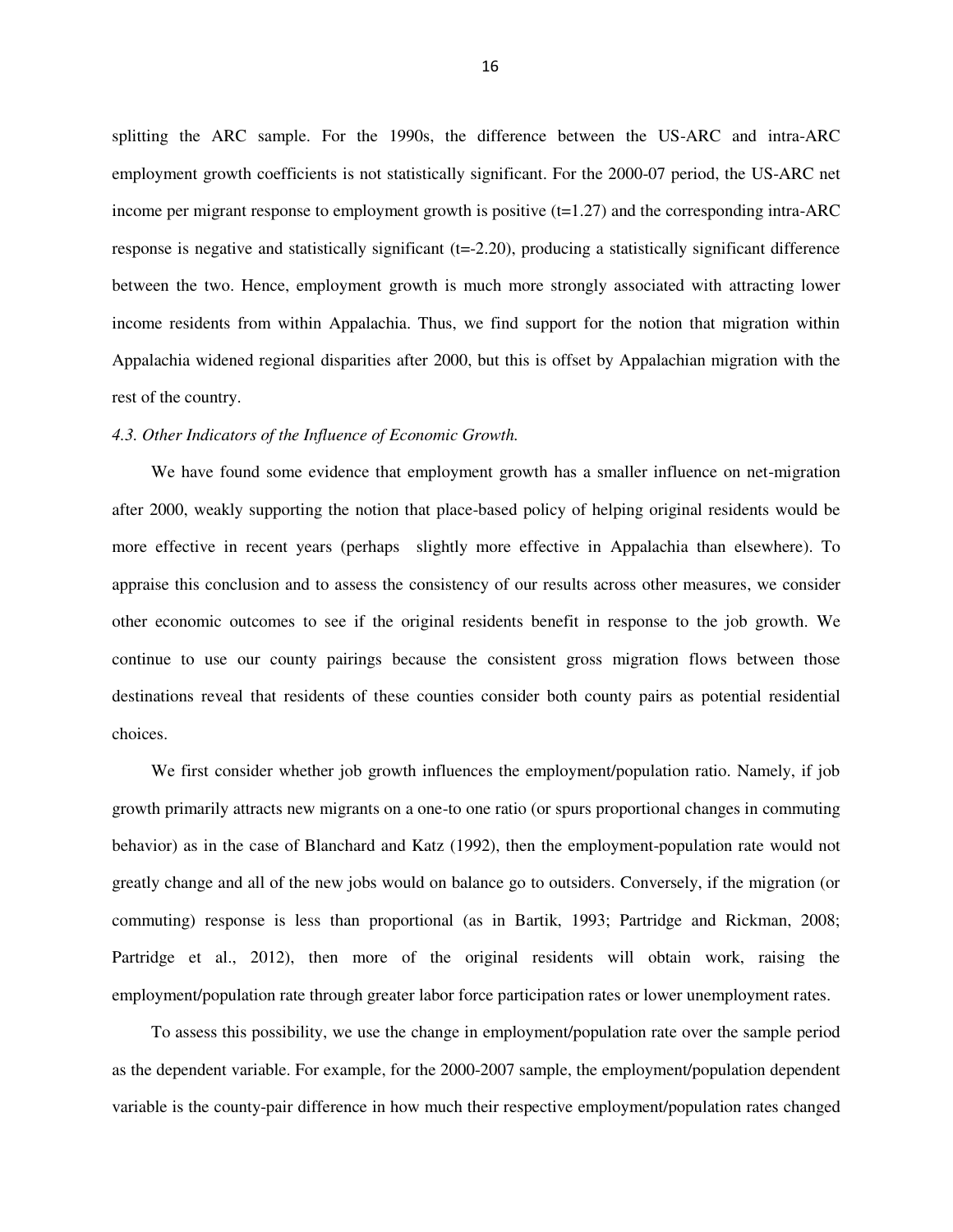between 2000-07. The 2SLS employment/population rate responses to employment growth are reported in Row 1 of Table 4. These results indicate that relatively faster employment growth in the 1990s was associated with falling employment/population rates, suggestive of some combination of rising labor force participation, new migrants attracted to the location, or changes in commuting patterns (for example, out-commuters now are employed locally and new in-commuters). The decline suggests that original residents did not benefit from the growth. However, after 2000, consistent with smaller migration responses, relatively faster job growth is associated with rising employment/population rates, suggesting more original residents gain employment. In addition, we do not see a clear difference between the ARC region and the rest of the United States, suggesting that successful economic development has roughly equal employment *benefits* for the original population—though we have not considered the relative *costs*  of economic development policies (which could be higher in the ARC region).

Row 2 of Table 4 reports the corresponding unemployment rate responses to relative job growth. Consistent with the employment/population results, relative job growth has little association with ARC unemployment rates in the latter 1990s, but there is a highly statistically significant negative relationship post-2000. The negative association for the U.S. also became stronger after 2000. After 2000, the ARC and the rest of the U.S. look similar in terms of the benefits of place-based policy for original residents.

Enhanced job growth has ambiguous *expected* effects on median household income. The answer somewhat depends on the wage composition of expanding industries. It also depends on the relative elasticity of local labor supply. All else equal, wages should be more positively linked to local employment growth when the local labor supply is more inelastic, in which the migration evidence suggests a stronger wage response after 2000. Row 3 of Table 4 reports the responsiveness of relative median household income to relative employment growth. In the 1990s, median household was *inversely*  related to local job creation, consistent with some combination of a relatively more elastic labor supply curve through high migration (or commuting) responses and the relative expansion of low-wage jobs, with both the ARC response and the U.S. response being statistically significant. However, both the ARC and the U.S. response to job growth become positive and statistically significant post 2000. Though employment growth was much slower post-2000, places that experienced relatively faster job growth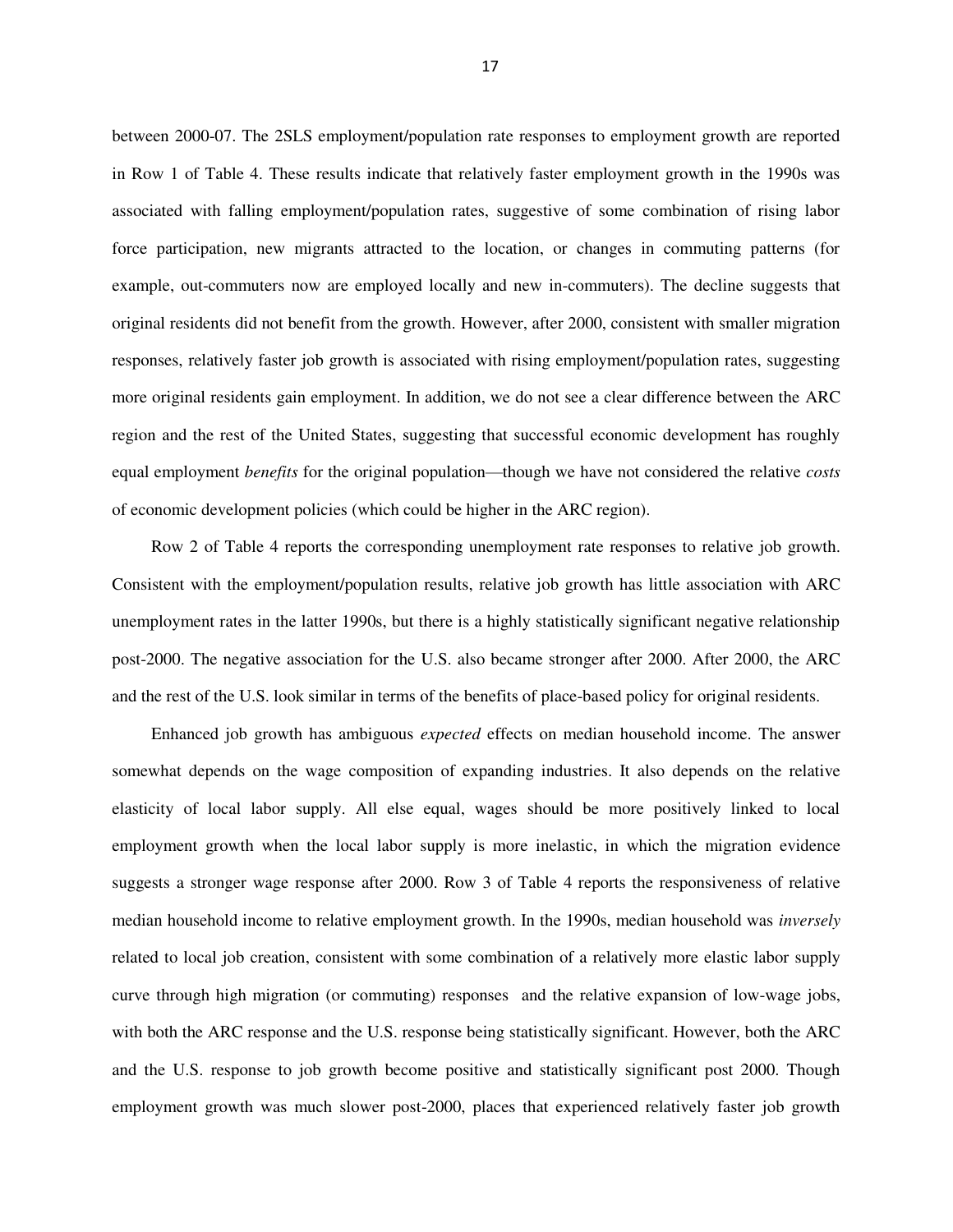appears to have had higher median income gains regardless of being located in the lagging ARC region or the rest of the U.S. Thus, the middle class benefits from local job growth, though the macroeconomic dilemma is job growth was anemic even before the onslaught of the Great Recession.

To assess whether the benefits of new jobs extended down to disadvantaged workers to reduce the poverty rate, Row 4 of Table 4 reports the response of the seven-year change in the (relative) poverty rate to relative employment growth. In the 1990s sample, there is a small negative response in the ARC region, but the link is statistically insignificant in the rest of the U.S. After 2000, there is a stronger inverse relationship between relative poverty rates and relative employment growth in both the U.S. and the ARC region, again supportive of fewer new migrants, which allow more disadvantaged households to take advantage of local job growth.

Overall, local growth had more positive effects for both the poor and the middle class post-2000 in that it had stronger effects in lifting the employment/population rate, reducing the unemployment rate, increasing median household income, and reducing the poverty rate. One important observation is that while local job growth seems to have become more important for improving local outcomes—increasing the scope for place-based initiatives—local economic development policies are increasingly focused on fads and tax incentives that are unlikely to be effective (Partridge and Olfert, 2011). Another observation is that while policymakers and academics have focused on Appalachia due to its seeming distinctiveness, these results suggest that in terms of the effectiveness (benefits) of economic development policy, Appalachia is not all that different than the rest of the U.S. Of course, costs may be substantially different.

## **6. Conclusion**

Policies aimed at enhancing the prospects of lagging regions and improving economic equity are an international phenomenon. Such policies are controversial and can often lead to wasteful outcomes, making it all that more important to identify ways to improve their effectiveness and target higher-valued prospects. Place-based policies have a stronger chance of success when they correct some externality or more likely, when moving costs are sufficiently high to keep sufficient numbers of disadvantaged residents from moving from lagging regions to more prosperous communities. Past research has identified spatial frictions that allow local job growth to improve economic outcomes in remote communities.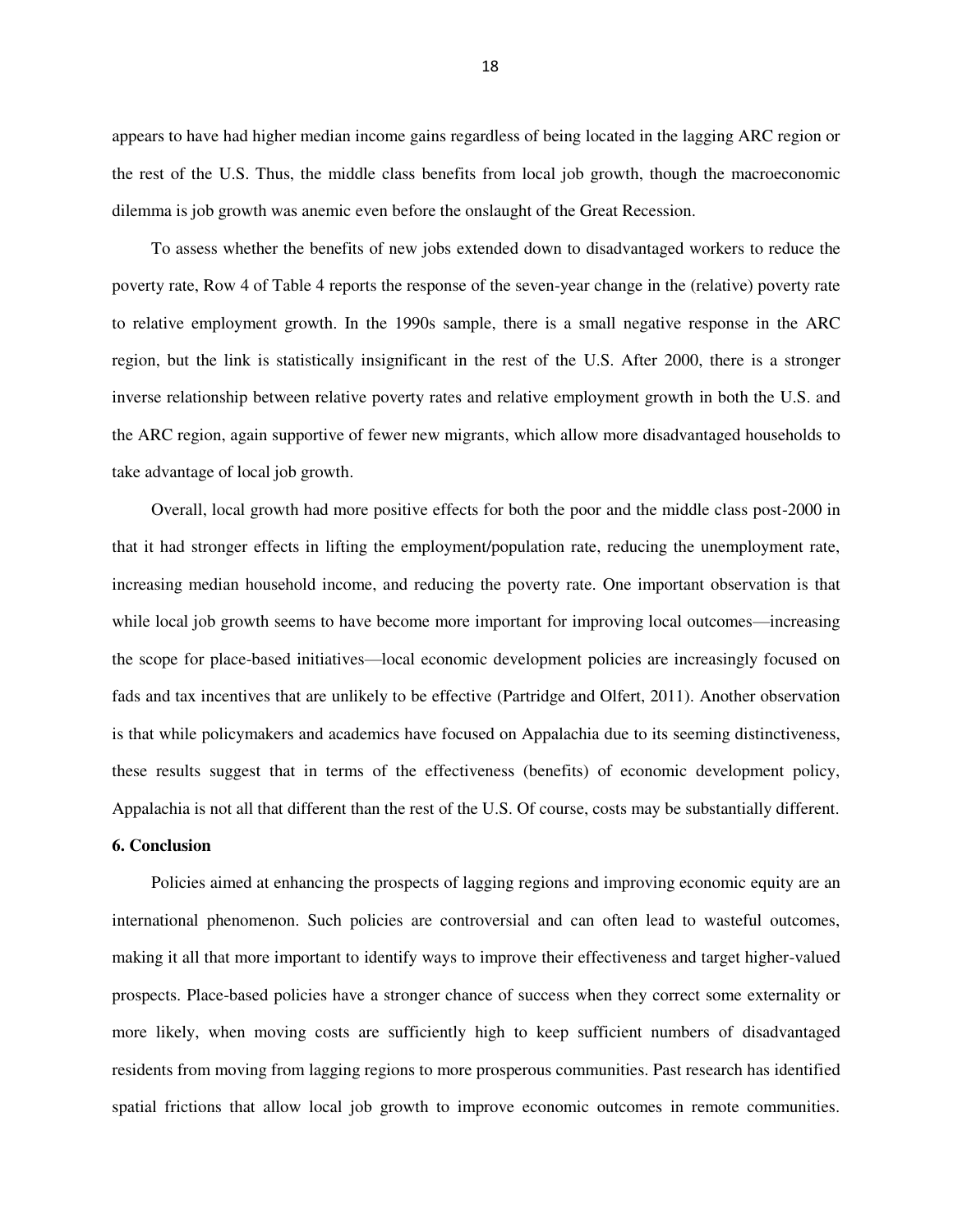Understanding how migration is affected by local economic conditions is a key factor in determining whether place-based policy is effective because higher migration responses imply fewer disadvantaged original residents will be able to obtain work. There are some reasons to expect this migration response to be smaller in lagging regions due to information constraints and risk aversion.

This study examined this issue focusing on the Appalachian Regional Commission region, a prime example of a persistently lagging region. We compare migration patterns for the ARC region to the rest of the United States for the 1993-2000 and 2000-2007 periods using county-to-county migration data from the IRS. Comparing across the two decades allows us to ascertain whether there was a shift over time and comparisons with the rest of the U.S. create a benchmark to appraise the ARC results. County-to-county data allows us to examine county pairs that the residents themselves have revealed as viable competing location alternatives. As an added novelty, we further consider whether faster job growth attracts relatively wealthier migrants on balance, which likely affects the skill composition of the region.

Our findings indicate that net-migration is slightly less responsive to employment growth in the ARC region than in the rest of the U.S., but the main story is that the responsiveness declined for both groups post-2000. Likewise, employment growth is not associated with greater net-income per migrant in the ARC region, but it is associated with higher income per migrant in the rest of the U.S. These results suggest that migration leads to somewhat different outcomes for the ARC sample—namely economic development attracts slightly fewer people and to the extent that income is associated with skills, it attracts lower-skilled migrants.

In further results, we decomposed the ARC sample to one sample of county pairs located solely in the ARC region and another sample of one county being in the ARC region and the other county in the rest of the United States. While there was not much difference in the 1990s between the samples, after 2000, employment growth was associated with negative net-migration within the ARC region and attracted lower-income migrants. However, for the ARC/rest of the U.S. model, employment growth had a more positive influence on net migration and net-income per migrant, which were statistically significant. This pattern suggests that migration within the region may be associated with low-income residents moving to places with lower housing costs and lower living costs, consistent with Nord's (1998)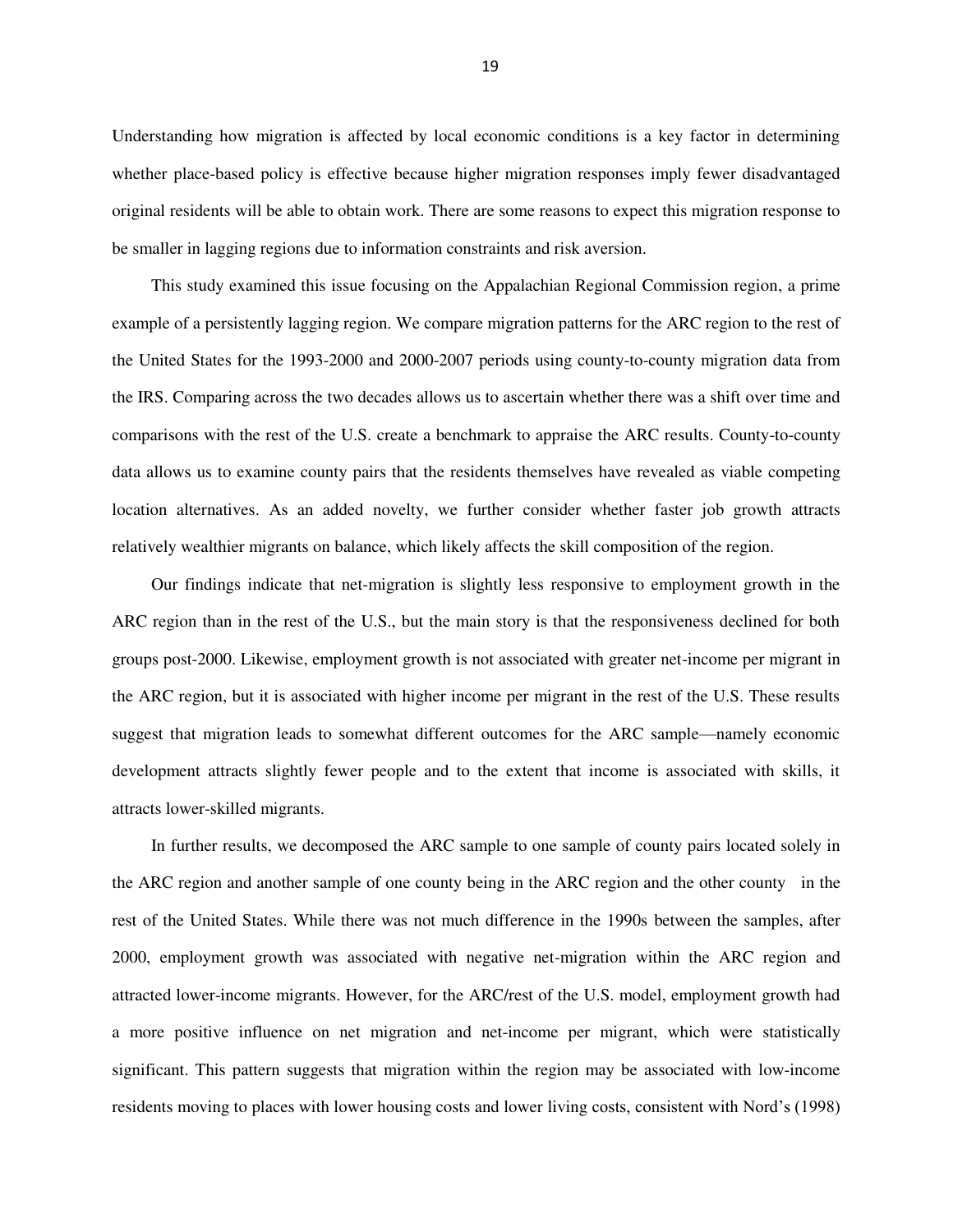findings for the Mississippi Delta. However, Appalachian migration with the outside region takes on more traditional patterns with people more likely to moving for jobs.

The declining response of migration to employment growth after 2000 suggests that place-based policy would be more effective in both the ARC region and the rest of the U.S. Auxiliary regression analysis for the county pairs suggested that after 2000 in both the ARC region and in the rest of the U.S., greater relative employment growth was associated with greater increases in the median household income and in the employment/population rate, and in larger reductions in the unemployment rate and poverty rates. Thus, the potential benefits from successful economic development policy increased, though we did not consider the costs. Yet, one challenge is that local economic development efforts are increasingly concentrated on fad-based approaches that have little likelihood of success. More effort needs to be given to identify successful local development strategies, though we caution that such policies will likely require policymakers to be more patient. One possibility is promoting entrepreneurship and small business development, which has been found to be promising in rural and lagging regions such as Appalachia (Loveridge and Nizalov, 2007; Goetz and Rupasingha, 2009; Stephens and Partridge, 2011).

We did not jointly consider housing prices and migration due to their endogenous relationship and for the most part, migration research has not jointly modeled housing and migration (Jeanty et al., 2010 is one exception). Even so, this research suggests a possible link, especially for low income households, which may produce unexpected results. Since the housing market's interdependence with migration appears to differ across prosperous and lagging regions and across income groups, more research is needed in understanding how economic growth affects economic outcomes of poor households.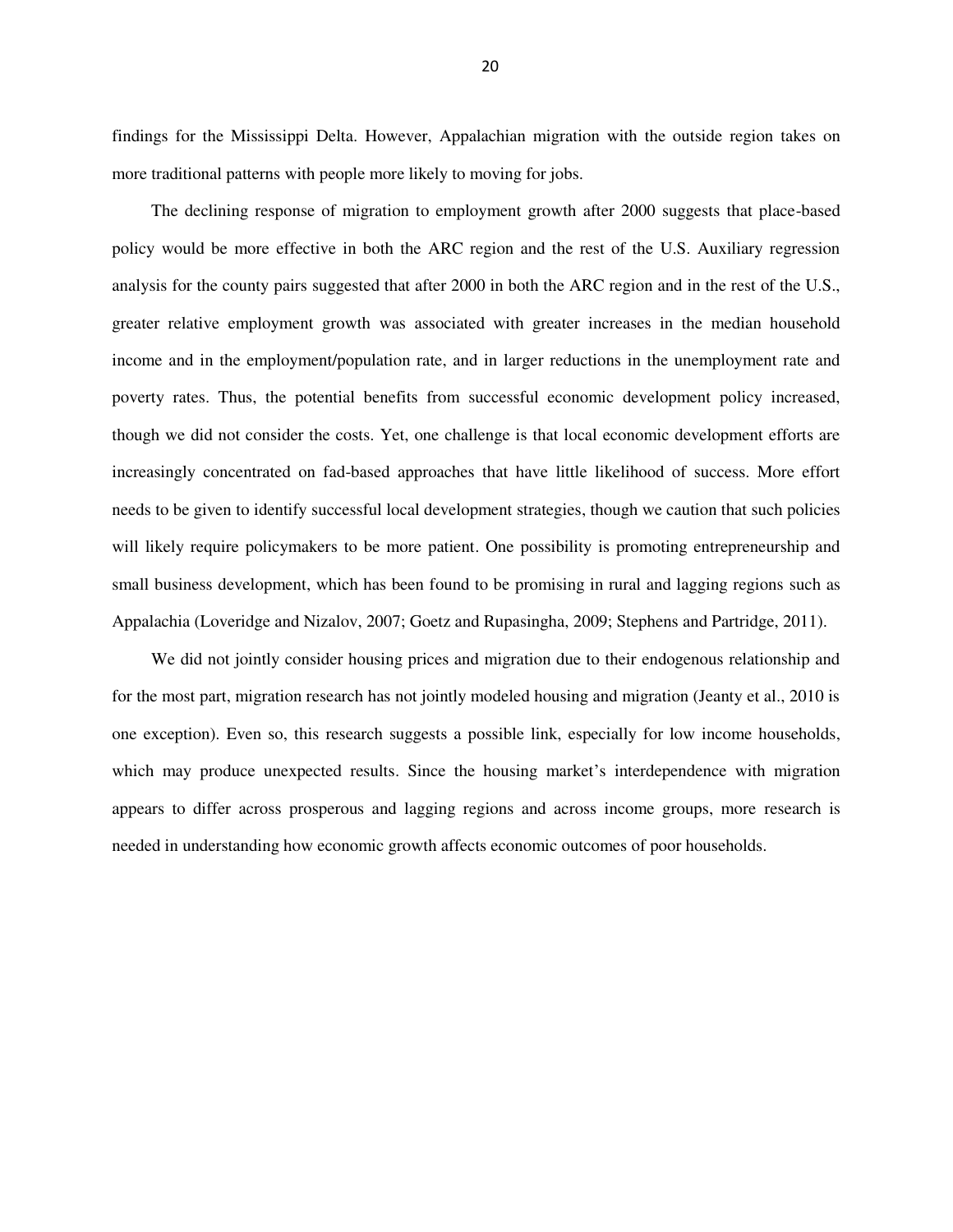#### **References**

Ali, Kamar, Mark D. Partridge and Dan S. Rickman. forthcoming. "International Immigration and Domestic Out-Migrants: Are Domestic Migrants Moving to New Jobs or Away from Immigrants?" *Annals of Regional Science*. DOI 10.1007/s00168-011-0456-2.

Barca, Fabrizio. 2010. "An Agenda for a Reformed Cohesion Policy: A Place-Based Approach to Meeting European Union Challenges and Expectations." Independent Report, prepared at the request of Danuta Hübner, Commissioner for Regional Policy. Available at: [http://ec.europa.eu/regional\\_policy/policy/future/pdf/report\\_barca\\_v0306.pdf.](http://ec.europa.eu/regional_policy/policy/future/pdf/report_barca_v0306.pdf.)

Bartik, Timothy J. 1993. "Who Benefits from Local Job Growth: Migrants or the Original Residents?" *Regional Studies* 27(4):297-311.

------. 1991. *Who Benefits from State and Local Economic Development Policies?* Kalamazoo, Mich.:; W. E. Upjohn Institute for Employment Research.

Biagi, Bianca, Alessandra Faggian and Philip McCann. 2011. "Long and Short Distance Migration in Italy: The Role of Economic, Social and Environmental Characteristics." *Spatial Economic Analysis* 6(1):111-131.

Black, Dan A., Terra G. McKinnish and Seth G. Sanders. 2003. "Does the Availability of High-Wage Jobs for Low-Skilled Men Affect Welfare Expenditures? Evidence from Shocks to the Steel and Coal Industries." *Journal of Public Economics* 87(9-10):1921-1942.

Black, Dan, Kermit Daniel and Seth Sanders. 2002. "The Impact of Economic Conditions on Participation in Disability Programs: Evidence from the Coal Boom and Bust." *American Economic Review* 92(1):27- 50.

Black, Dan, Terra McKinnish and Seth Sanders. 2005. "The Economic Impact of the Coal Boom and Bust." *Economic Journal* 115(503):449-476.

Blanchard, Olivier J. and Lawrence F. Katz. 1992. "Regional Evolutions." *Brookings Papers on Economic Activity (*1):1-61.

Blank, Rebecca M. 2005. "Poverty, Policy, and Place: How Poverty and Policies to Alleviate Poverty Are Shaped by Local Characteristics." *International Regional Science Review* 28(4):441-464.

Blumenberg, Evelyn and Kimiko Shiki. 2004. "Spatial Mismatch Outside of Large Urban Areas: An Analysis of Welfare Recipients in Fresno County, California." *Environment and Planning C: Government and Policy* 22(3):401-421.

Bollinger, Christopher, James P. Ziliak and Kenneth R. Troske. 2011. "Down from the Mountain: Skill Upgrading and Wages in Appalachia." *Journal of Labor Economics* 29(4):819-857.

Clark, David E. 2003. "Migration and Implicit Amenity Markets: Does Incomplete Compensation Matter?" *Journal of Economic Geography* 3(3):289-307.

Dorfman, Jeffrey H., Mark D. Partridge and Hamilton Galloway. 2011. "Do Natural Amenities Attract High-Tech Jobs? Evidence from a Smoothed Bayesian Spatial Model." *Spatial Economic Analysis* 6(4):397-422.

Douglas, Stratford. 1997. "Estimating Relative Standard of Living in the United States Using Cross-Migration Data." *Journal of Regional Science* 37(3):411-436.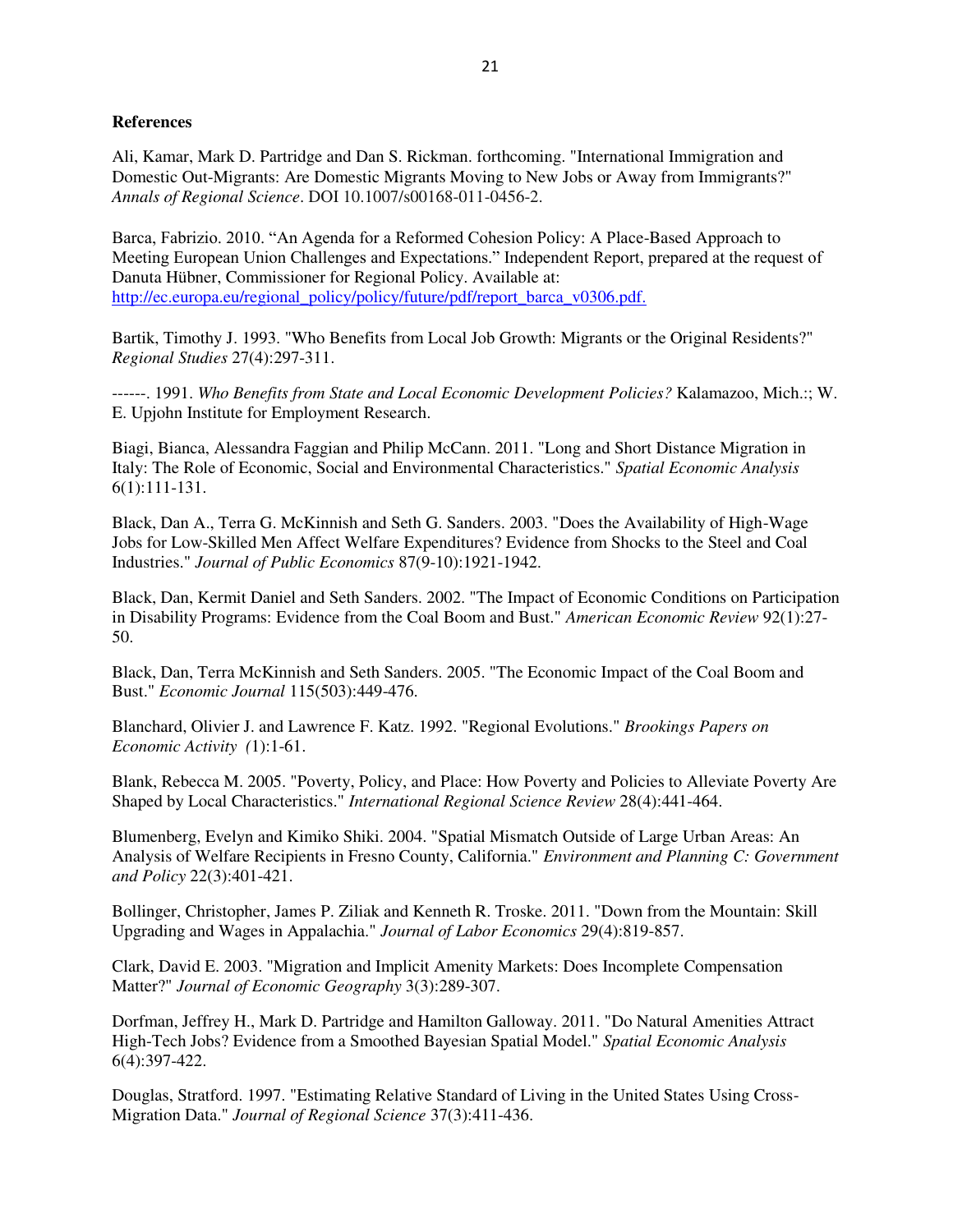Eliasson, Kent, Urban Lindgren and Olle Westerlund. 2003. "Geographical Labour Mobility: Migration or Commuting?" *Regional Studies* 37(8):827-837.

Faggian, Alessandra, Mark D. Partridge and Dan S. Rickman. 2012. "Cultural Avoidance and Internal Migration in the USA: Do the source countries matter?"in *Migration Impact Analysis*, edited by J. Poot, M. Sahin and P. Nijkamp. Northampton, MA: Edward Elgar.

Feser, Edward, Henry Renski and Harvey Goldstein. 2008. "Clusters and Economic Development Outcomes: An Analysis of the Link between Clustering and Industry Growth." *Economic Development Quarterly* 22(4):324-344.

Gebremariam, Gebremeskel H., Tesfa G. Gebremedhin and Peter V. Schaeffer. 2011. "Employment, Income, and Migration in Appalachia: A Spatial Simultaneous Equations Approach." *Journal of Regional Science* 51(1):102-120.

Gibbs, Robert M. 1994. "The Information Effects of Origin on Migrants' Job Search Behavior." *Journal of Regional Science* 34(2):163-178.

Glaeser, Edward L. 1998. "Are Cities Dying?" *Journal of Economic Perspectives* 12(2):139-160.

Glaeser, Edward L. and Joshua D. Gottlieb. 2008. "The Economics of Place-Making Policies." *Brookings Papers on Economic Activity*:155-239.

Glaeser, Edward L., Jose A. Scheinkman and Andrei Shleifer. 1995. "Economic Growth in a Cross-Section of Cities." *Journal of Monetary Economics* 36(1):117-143.

Goetz, Stephan J. and Anil Rupasingha. 2009. "Determinants of Growth in Non-farm Proprietor Densities in the US, 1990-2000." *Small Business Economics* 32(4):425-438.

Gross, Emily. 2005. "Internal Revenue Service Area-To-Area Migration Data: Strengths, Limitations, and Current Trends.‖ *Proceedings of the Annual Meetings of the American Statistical Association*. 1131-1137. Available at: [https://www.amstat.org/sections/srms/Proceedings/y2005/Files/JSM2005-000380.pdf.](https://www.amstat.org/sections/srms/Proceedings/y2005/Files/JSM2005-000380.pdf)

Hughes, Gordon and Barry McCormick. 1994. "Did Migration in the 1980s Narrow the North-South Divide?" *Economica* 61(244):509-527.

Ihlanfeldt, Keith R. and David L. Sjoquist. 1998. "The Spatial Mismatch Hypothesis: A Review of Recent Studies and Their Implications for Welfare Reform." *Housing Policy Debate* 9(4):849-892.

Isserman, Andrew and Terance Rephann. 1995. "The Economic Effects of the Appalachian Regional Commission: An Empirical Assessment of 26 Years of Regional Development Planning." *Journal of the American Planning Association* 61(3):345-364.

Jeanty, P. W., Mark Partridge and Elena Irwin. 2010. "Estimation of a Spatial Simultaneous Equation Model of Population Migration and Housing Price Dynamics." *Regional Science and Urban Economics* 40(5):343-352.

Lichter, Daniel T. and Kenneth M. Johnson. 2009. "Immigrant Gateways and Hispanic Migration to New Destinations." *International Migration Review* 43(3):496-518.

Lobao, Linda M., Gregory Hooks and Ann R. Tickamyer. 2008. "Poverty and Inequality across Space: Sociological Reflections on the Missing-Middle Subnational Scale." *Cambridge Journal of Regions, Economy and Society* 1(1):89-113.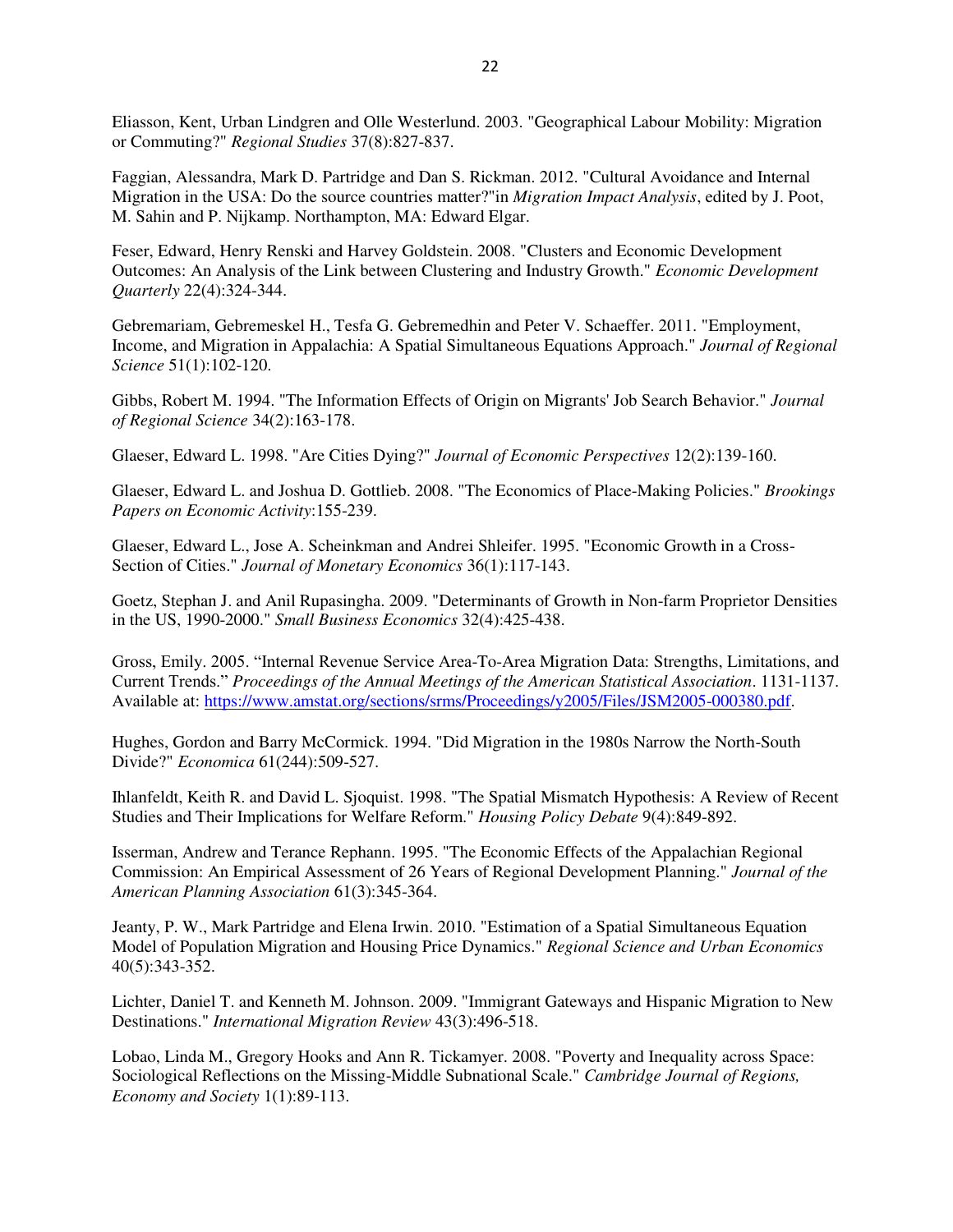Loveridge, Scott and Denys Nizalov. 2007. "Operationalizing the Entrepreneurial Pipeline Theory: An Empirical Assessment of the Optimal Size Distribution of Local Firms." *Economic Development Quarterly* 21(3):244-262.

Lucas, Robert E. B. 2001. "The Effects of Proximity and Transportation on Developing Country Population Migrations." *Journal of Economic Geography* 1(3):323-339.

Mills, Bradford F. 2001. "Unemployment Duration in Non-metropolitan Labor Markets." *Growth and Change* 32(2):174-192.

Moretti, Enrico. 2004. "Estimating the Social Return to Higher Education: Evidence from Longitudinal and Repeated Cross-Sectional Data." *Journal of Econometrics* 121(1): 175-212.

Nakajima, Kentaro and Takatoshi Tabuchi. 2011. "Estimating Interregional Utility Differentials." *Journal of Regional Science* 51(1):31-46.

Nord, Mark. 1998. "Poor People on the Move: County-to-County Migration and the Spatial Concentration of Poverty." *Journal of Regional Science* 38(2):329-351.

Ottaviano, Gianmarco I. P. and Giovanni Peri. 2008. "Immigration and National Wages: Clarifying the Theory and the Empirics." *NBER Working Paper Series,* 14188.

------. 2006. "The Economic Value of Cultural Diversity: Evidence from US Cities." *Journal of Economic Geography* 6(1):9-44.

(PARC) President's Appalachian Regional Commission .1964. *Appalachia: A Report of the President's Appalachian Regional Commission.* Washington, DC: U.S. Government Printing Office.

Partridge, Mark D. and M. R. Olfert. 2011. "The Winners' Choice: Sustainable Economic Strategies for Successful 21st-Century Regions." *Applied Economic Perspectives and Policy* 33(2):143-178.

Partridge, Mark D. and Dan S. Rickman. 1997. "The dispersion of the US state unemployment rates: The Role of the Market and Non-market." *Regional Studies* 31(6):593-606.

Partridge, Mark D. and Dan S. Rickman. 2006. "An SVAR Model of Fluctuations in U.S. Migration Flows and State Labor Market Dynamics" Southern Economic Journal 72(4):958-980.

Partridge, Mark D. and Dan S. Rickman. 2007. "Persistent Pockets of Extreme American Poverty and Job Growth: Is There a Place-Based Policy Role?" *Journal of Agricultural and Resource Economics* 32(1):201-224.

Partridge, Mark D. and Dan S. Rickman. 2008. "Place-Based Policy and Rural Poverty: Insights from the Urban Spatial Mismatch Literature." *Cambridge Journal of Regions, Economy and Society* 1(1):131-156.

Partridge, Mark D., Dan S. Rickman, M. R. Olfert and Kamar Ali. 2012. "Dwindling U.S. Internal Migration: Evidence of Spatial Equilibrium or Structural Shifts in Local Labor Markets?" *Regional Science and Urban Economics* 42(1-2):375-388.

Persky, Joseph and Daniel Felsenstein. 2008. "Job Chains and Wage Curves: Worker Mobility and Marshallian Surpluses in Evaluating Regional Employment Growth." *Journal of Regional Science* 48(5):921-940.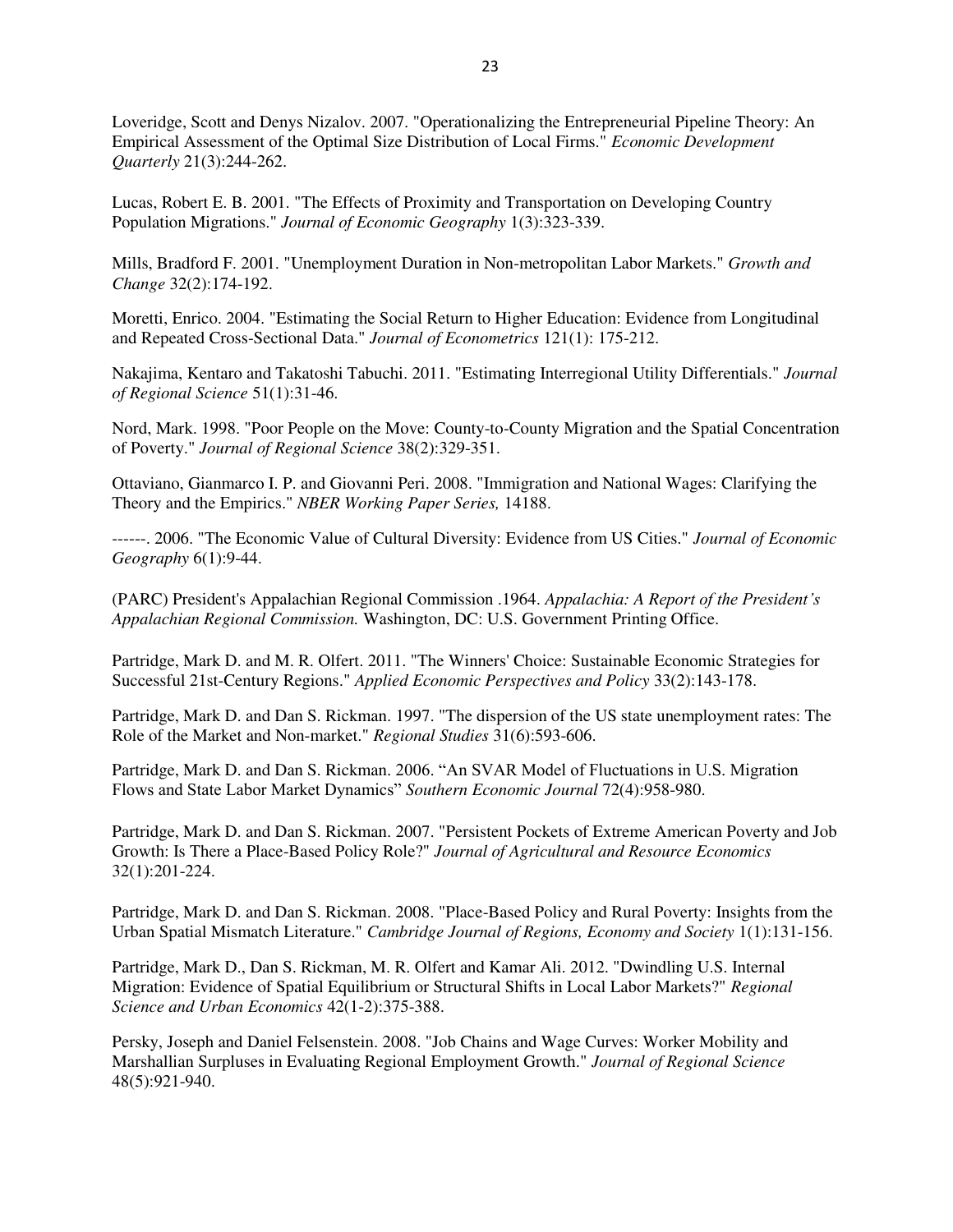Pettus, Ashley. 2006. "Rethinking New Orleans." *Harvard Magazine,* January/February, Available at: [http://www.harvardmagazine.com/on-line/010673.html.](http://www.harvardmagazine.com/on-line/010673.html)

Polese, Mario and Richard Shearmur. 2006. "Why Some Regions Will Decline: A Canadian Case Study with Thoughts on Local Development Strategies." *Papers in Regional Science* 85(1):23-46.

Renkow, Mitch. 2003. "Employment Growth, Worker Mobility, and Rural Economic Development." *American Journal of Agricultural Economics* 85(2):503-513.

Rodriguez-Pose, Andres. 2010. "Economic Geographers and the Limelight: Institutions and Policy in the World Development Report 2009." *Economic Geography* 86(4):361-370.

Rodríguez-Pose, Andrés and Riccardo Crescenzi. 2008. "Research and Development, Spillovers, Innovation Systems, and the Genesis of Regional Growth in Europe." *Regional Studies* 42(1):51-67.

Rowthorn, Robert and Andrew J. Glyn. 2006. "Convergence and Stability in U.S. Employment Rates." *The B.E. Journal of Macroeconomics: Contributions in Macroeconomics* 6(1).

Simon, Curtis J. 1998. "Human Capital and Metropolitan Employment Growth." *Journal of Urban Economics* 43(2):223-243.

Simon, Curtis J. and Clark Nardinelli. 2002. "Human Capital and the Rise of American Cities, 1900- 1990." *Regional Science and Urban Economics* 32(1):59-96.

Stephens, Heather M. and Mark D. Partridge. 2011. "Do Entrepreneurs Enhance Economic Growth in Lagging Regions?" *Growth & Change* 42(4):431-465.

Vigdor, Jacob L. 2007. "The Katrina Effect: Was There a Bright Side to the Evacuation of Greater New Orleans?" *NBER Working Paper Series,* 13022.

Weber, Bruce, Leif Jensen, Kathleen Miller, Jane Mosley and Monica Fisher. 2005. "A Critical Review of Rural Poverty Literature: Is There Truly a Rural Effect?" *International Regional Science Review* 28(4):381-414.

Widner, Ralph R. 1990. "Appalachian Development after 25 Years: An Assessment." *Economic Development Quarterly* 4(4):291-312.

------. 1973. "Evaluating the Administration of the Appalachian Regional Development Program." *Growth & Change* 4(1):25-29.

World Bank. (2009) *Reshaping economic geography.* Washington, D.C.: World Bank.

Yankow, Jeffrey J. 2003. "Migration, Job Change, and Wage Growth: A New Perspective on the Pecuniary Return to Geographic Mobility." *Journal of Regional Science* 43(3):483-516.

Ziliak, James P. 2012. "The Appalachian Regional Development Act and Economic Change."in *Appalachian Legacy: Economic Opportunity after the War on Poverty*, edited by J.P. Ziliak. Washington, DC: Brookings Institution Press.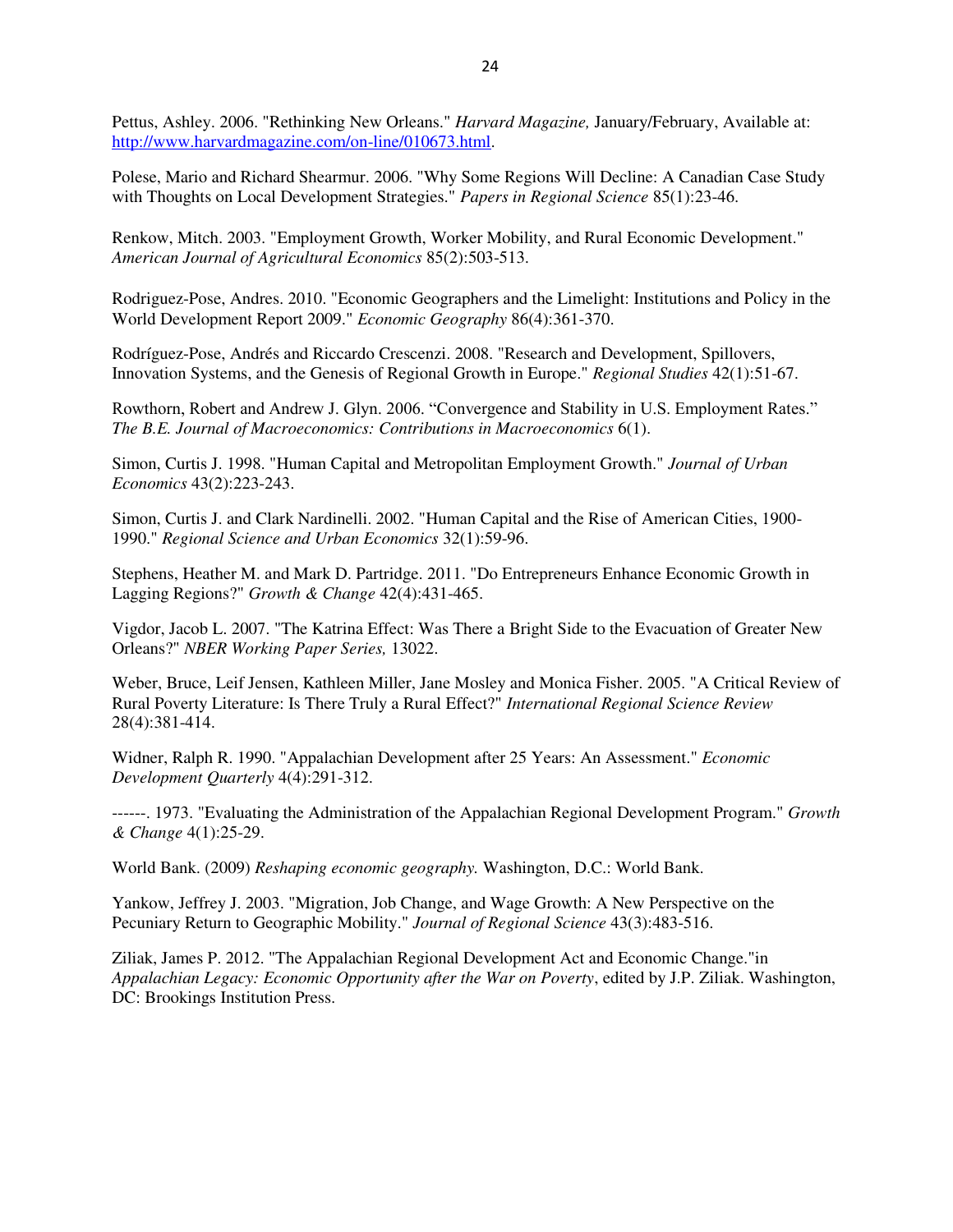| Table 1. Net Migration Rates for ARC and Non-ARC counties in the rest of US |              |             |             |             |  |            |            |            |             |
|-----------------------------------------------------------------------------|--------------|-------------|-------------|-------------|--|------------|------------|------------|-------------|
|                                                                             | 1993-2000    |             |             |             |  |            |            | 2000-2007  |             |
|                                                                             | <b>OLS</b>   |             |             | 2SLS        |  | <b>OLS</b> |            | 2SLS       |             |
|                                                                             | <b>ARC</b>   | Non-ARC     | <b>ARC</b>  | Non-ARC     |  | <b>ARC</b> | Non-ARC    | <b>ARC</b> | Non-ARC     |
|                                                                             | (1)          | (2)         | (3)         | (4)         |  | (5)        | (6)        | (7)        | (8)         |
| Employment growth                                                           | $3.67***$    | $3.97***$   | 0.56        | $1.94*$     |  | $1.45*$    | $3.33***$  | $-2.13$    | 1.28        |
|                                                                             | (3.76)       | (8.30)      | (0.18)      | (1.72)      |  | (1.81)     | (7.03)     | $(-0.89)$  | (1.12)      |
| % College graduates                                                         | $-8.43***$   | $-4.11***$  | $-7.63**$   | $-3.82***$  |  | $-3.47*$   | $-8.25***$ | $-2.52$    | $-8.10***$  |
|                                                                             | $(-2.68)$    | $(-2.98)$   | $(-2.47)$   | $(-2.68)$   |  | $(-1.80)$  | $(-4.63)$  | $(-1.32)$  | $(-4.53)$   |
| % Some college                                                              | $-6.02$      | $-5.13***$  | $-5.66$     | $-5.87***$  |  | $-16.5***$ | $-9.49***$ | $-15.5***$ | $-9.27***$  |
|                                                                             | $(-1.59)$    | $(-3.34)$   | $(-1.56)$   | $(-3.70)$   |  | $(-3.26)$  | $(-5.83)$  | $(-3.30)$  | $(-5.75)$   |
| % HS graduates                                                              | $-6.69$      | $-1.94$     | $-7.22*$    | $-2.87*$    |  | $-8.19***$ | $-10.1***$ | $-7.81***$ | $-10.4***$  |
|                                                                             | $(-1.59)$    | $(-1.11)$   | $(-1.75)$   | $(-1.69)$   |  | $(-2.78)$  | $(-4.12)$  | $(-2.77)$  | $(-4.27)$   |
| % Married                                                                   | $-3.41*$     | $-2.77***$  | $-0.72$     | $-1.02$     |  | 1.14       | 1.43       | 4.87       | 4.39**      |
|                                                                             | $(-1.77)$    | $(-3.96)$   | $(-0.23)$   | $(-1.06)$   |  | (0.47)     | (1.04)     | (1.43)     | (2.25)      |
| % Foreign born                                                              | $-4.81**$    | $-4.99***$  | $-5.86***$  | $-5.65***$  |  | $-4.47***$ | $-5.58***$ | $-4.44***$ | $-5.50***$  |
|                                                                             | $(-2.46)$    | $(-6.99)$   | $(-2.74)$   | $(-6.27)$   |  | $(-2.79)$  | $(-7.08)$  | $(-2.86)$  | $(-6.92)$   |
| Amenity scale                                                               | $-0.96$      | 2.89        | 5.58        | 2.17        |  | $-10.85*$  | $-5.75*$   | $-4.32$    | $-6.39*$    |
|                                                                             | $(-0.09)$    | (1.01)      | (0.50)      | (0.78)      |  | $(-1.83)$  | $(-1.75)$  | $(-0.71)$  | $(-1.95)$   |
| Metro                                                                       | $-158.97***$ | $-56.17***$ | $-164.2***$ | $-52.83***$ |  | 30.58      | 52.63***   | 31.09      | 56.60***    |
|                                                                             | $(-3.89)$    | $(-3.58)$   | $(-4.10)$   | $(-3.40)$   |  | (1.30)     | (4.37)     | (1.36)     | (4.75)      |
| Constant                                                                    | $-1189.6***$ | $-292.67$   | 515.21      | $-47.77$    |  | $-67.62$   | 203.61     | 46.43      | 256.26      |
|                                                                             | $(-9.57)$    | $(-1.21)$   | (1.43)      | $(-0.86)$   |  | $(-1.06)$  | (0.69)     | (0.41)     | (1.07)      |
| State fixed effects <sup>†</sup>                                            | Y            | Y           | Y           | Y           |  | Y          | Y          | Y          | Y           |
| Age shares <sup>††</sup>                                                    | Y            | Y           | Y           | Y           |  | Y          | Y          | Y          | $\mathbf Y$ |
| ${\bf N}$                                                                   | 970          | 10,470      | 970         | 10,470      |  | 1,472      | 11,251     | 1,472      | 11,251      |
| R-squared                                                                   | 0.14         | 0.11        | 0.13        | 0.11        |  | 0.09       | 0.08       | 0.08       | 0.08        |
| Weak instrument F-test                                                      |              |             | 32.26       | 515.43      |  |            |            | 67.83      | 564.37      |

Notes: Robust t-statistics are in parentheses. See the text for further details.

†State fixed effects for both counties *i* and *j* 

††Population age shares for cohorts 18-24, 25-54, 55-64, 65-84, and over 85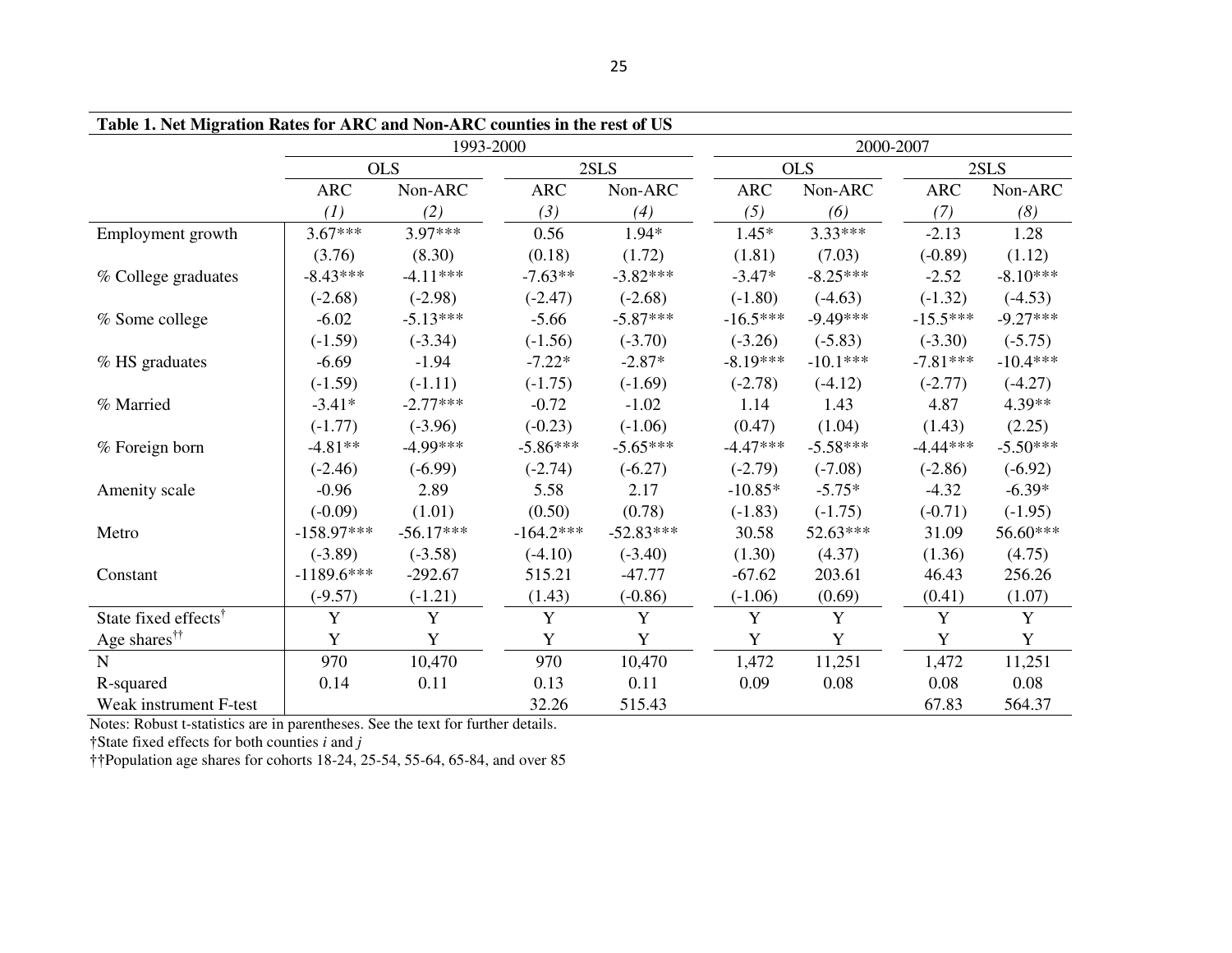| Table 2. Net Adjusted Gross Income Per Migrating Household for ARC and Non-ARC counties in the rest of the US |            |             |            |             |             |             |             |             |
|---------------------------------------------------------------------------------------------------------------|------------|-------------|------------|-------------|-------------|-------------|-------------|-------------|
|                                                                                                               | 1993-2000  |             |            | 2000-2007   |             | 1993-2000   | 2000-2007   |             |
|                                                                                                               | <b>ARC</b> | Non-ARC     | <b>ARC</b> | Non-ARC     | <b>ARC</b>  | Non-ARC     | <b>ARC</b>  | Non-ARC     |
|                                                                                                               | (1)        | (2)         | (3)        | (4)         | (5)         | (6)         | (7)         | (8)         |
| Employment growth                                                                                             | $-4.7E-3$  | $0.02**$    | 3.8E-03    | 2.9E-03     | $2.0E-3$    | $0.04***$   | 1.0E-02     | $0.02**$    |
|                                                                                                               | $(-0.31)$  | (2.02)      | (0.25)     | (0.56)      | (0.21)      | (3.18)      | (0.44)      | (2.11)      |
| % College graduates                                                                                           | $-6E-03$   | $-2.3E-03$  | $-0.04**$  | $-0.01*$    |             |             |             |             |
|                                                                                                               | $(-0.29)$  | $(-0.30)$   | $(-2.11)$  | $(-1.82)$   |             |             |             |             |
| % Some college                                                                                                | 0.03       | 7.4E-03     | 1.0E-04    | $-0.02**$   |             |             |             |             |
|                                                                                                               | (0.98)     | (0.76)      | 4.3E-03    | $(-2.18)$   |             |             |             |             |
| % HS graduates                                                                                                | $-0.04$    | $-0.02$     | $-0.1***$  | $-0.04***$  |             |             |             |             |
|                                                                                                               | $(-1.63)$  | $(-1.51)$   | $(-3.61)$  | $(-3.92)$   |             |             |             |             |
| % Married                                                                                                     | 5.0E-03    | $-0.01$     | 4.1E-03    | 0.02        |             |             |             |             |
|                                                                                                               | (0.31)     | $(-1.22)$   | (0.16)     | (1.40)      |             |             |             |             |
| % Foreign born                                                                                                | $-0.1***$  | $-0.03***$  | $-0.1***$  | $-0.03***$  |             |             |             |             |
|                                                                                                               | $(-2.73)$  | $(-3.76)$   | $(-4.63)$  | $(-7.13)$   |             |             |             |             |
| Amenity scale                                                                                                 | $0.17**$   | $0.06***$   | $-0.03$    | $0.03***$   | 0.06        | $0.04**$    | $-0.10**$   | $0.02*$     |
|                                                                                                               | (2.19)     | (4.03)      | $(-0.56)$  | (2.79)      | (1.08)      | (2.27)      | $(-2.12)$   | (1.86)      |
| Metro                                                                                                         | $-0.15$    | $-0.29***$  | $-0.06$    | $-0.07$     | 0.21        | $-0.32***$  | $-0.02$     | $-0.09*$    |
|                                                                                                               | $(-0.78)$  | $(-4.96)$   | $(-0.43)$  | $(-1.05)$   | (1.15)      | $(-4.44)$   | $(-0.15)$   | $(-1.83)$   |
| Constant                                                                                                      | 2.30       | 0.34        | 1.62       | 0.41        | 1.86        | 0.28        | 2.05        | 0.40        |
|                                                                                                               | (3.09)     | (1.47)      | (3.10)     | (1.67)      | (1.79)      | (1.18)      | (3.59)      | (1.46)      |
| State fixed effects <sup>†</sup>                                                                              | Y          | $\mathbf Y$ | Y          | $\mathbf Y$ | $\mathbf Y$ | $\mathbf Y$ | $\mathbf Y$ | $\mathbf Y$ |
| Age shares <sup>††</sup>                                                                                      | Y          | Y           | Y          | Y           | ${\bf N}$   | ${\bf N}$   | ${\bf N}$   | ${\bf N}$   |
| ${\bf N}$                                                                                                     | 481        | 5,006       | 677        | 5,286       | 481         | 5,006       | 677         | 5,286       |
| R-squared                                                                                                     | 0.41       | 0.27        | 0.40       | 0.28        | 0.36        | 0.19        | 0.35        | 0.27        |
| Weak instrument F-test                                                                                        | 27.60      | 155.55      | 24.94      | 287.97      | 56.66       | 99.39       | 18.45       | 103.62      |

Notes: Robust t-statistics are in parentheses. See the text for further details.

†State fixed effects for both counties *i* and *j* 

††Population age shares for cohorts 18-24, 25-54, 55-64, 65-84, and over 85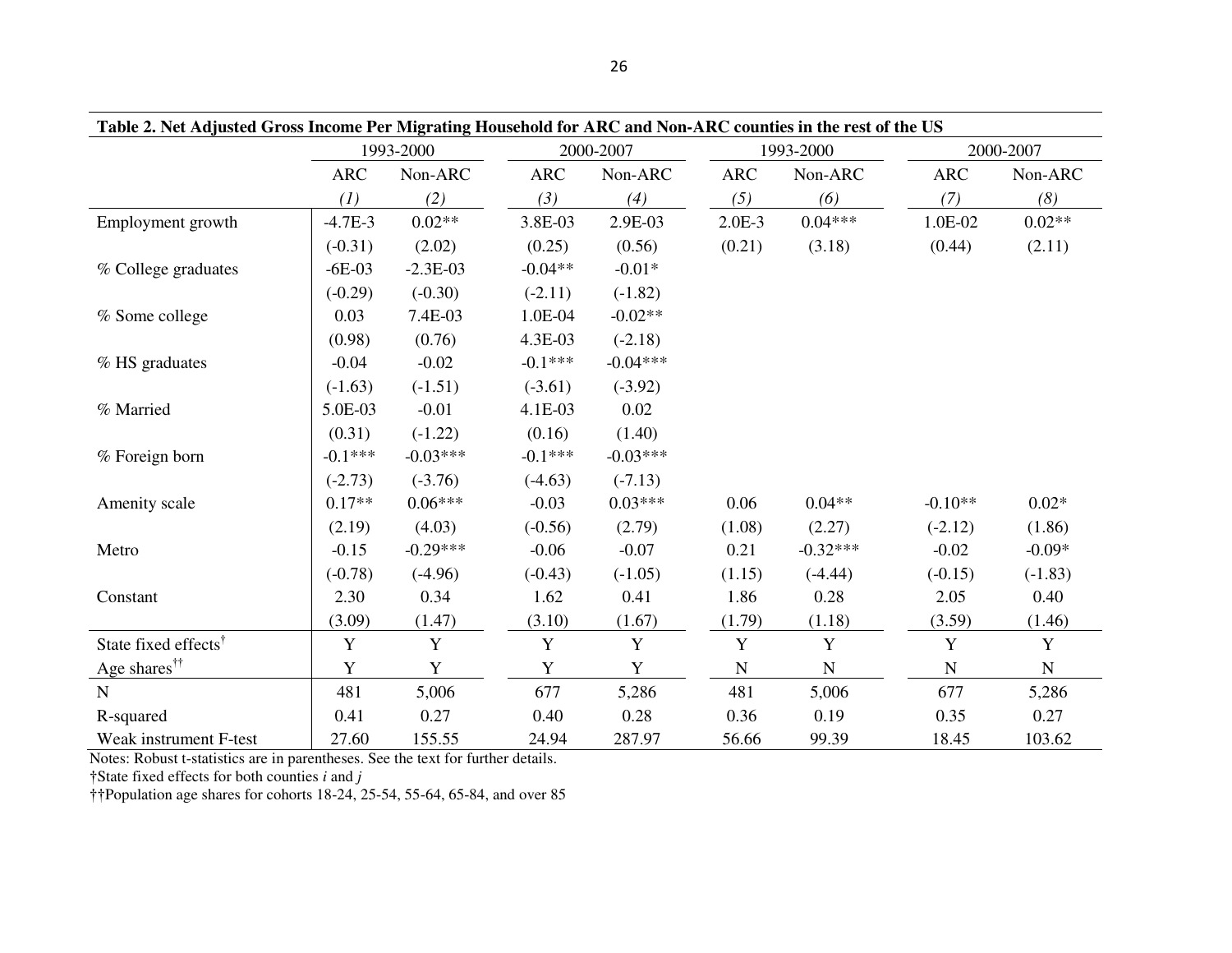| Table 3. Employment Growth Coefficients for the Intra-ARC Migration and Inter-ARC Migration Models |                                                                   |           |           |  |  |  |
|----------------------------------------------------------------------------------------------------|-------------------------------------------------------------------|-----------|-----------|--|--|--|
|                                                                                                    |                                                                   | 1993-2000 | 2000-2007 |  |  |  |
| $^{(1)}$                                                                                           | Migration (Intra-ARC) <sup><math>\dagger</math></sup>             | 8.47      | $-34.94*$ |  |  |  |
|                                                                                                    |                                                                   | (0.34)    | $(-1.96)$ |  |  |  |
| (2)                                                                                                | Migration (Inter-ARC/US) <sup><math>\uparrow\uparrow</math></sup> | 2.53      | 2.16      |  |  |  |
|                                                                                                    |                                                                   | (1.02)    | (1.21)    |  |  |  |
| (3)                                                                                                | Income (Intra-ARC)                                                | $-0.08$   | $-0.09**$ |  |  |  |
|                                                                                                    |                                                                   | $(-0.58)$ | $(-2.20)$ |  |  |  |
| $\scriptstyle{(4)}$                                                                                | Income (Inter-ARC/US)                                             | 8.5E-03   | 0.03      |  |  |  |
|                                                                                                    |                                                                   | (0.59)    | (1.27)    |  |  |  |

Notes: The models are the same as those in Tables 1 and 2. Robust t-statistics are in parentheses. See the text for further details.

†Intra-ARC migration is defined as a migration pair where the migrant originated in an ARC county and migrated to an ARC county.

††Inter-ARC migration is occurs when a migrant originates in a non-ARC county and migrates to an ARC county OR a migrant originates in an ARC county and migrates to a non-ARC county.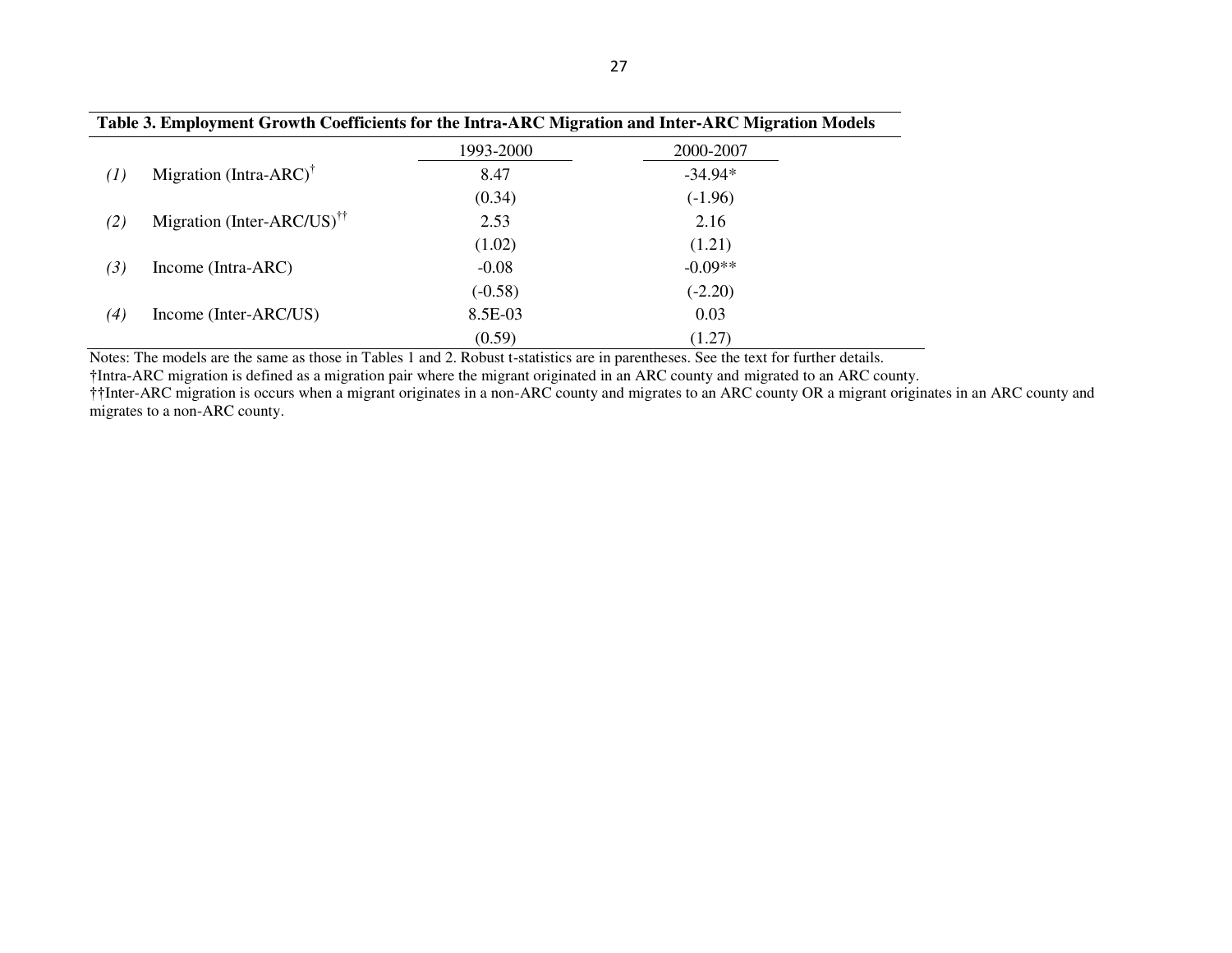| Table 4. Employment Growth Coefficients for Models of Other Indicators of Economic Growth |                         |                 |              |               |              |  |  |
|-------------------------------------------------------------------------------------------|-------------------------|-----------------|--------------|---------------|--------------|--|--|
|                                                                                           |                         | <b>ARC</b>      |              | US            |              |  |  |
|                                                                                           |                         | 1993-2000       | 2000-2007    | 1993-2000     | 2000-2007    |  |  |
| $\left( l\right)$                                                                         | Employment/population   | $-8.0E - 04***$ | $1.8E-03***$ | $-1.2E-03***$ | $2.1E-03***$ |  |  |
|                                                                                           |                         | $(-6.56)$       | (14.69)      | $(-21.72)$    | (32.56)      |  |  |
| (2)                                                                                       | Unemployment            | 4.4E-03         | $-0.06***$   | $-0.02***$    | $-0.05***$   |  |  |
|                                                                                           |                         | (0.75)          | $(-15.06)$   | $(-7.16)$     | $(-28.68)$   |  |  |
| (3)                                                                                       | Median household income | $-2.2E-03***$   | $3.8E-03***$ | $-3.5E-03***$ | $5.9E-03***$ |  |  |
|                                                                                           |                         | $(-4.96)$       | (13.62)      | $(-16.57)$    | (34.32)      |  |  |
| (4)                                                                                       | Poverty                 | $-0.02$         | $-0.07***$   | 2.1E-03       | $-0.09***$   |  |  |
|                                                                                           |                         | $(-2.42)$       | $(-10.35)$   | (0.65)        | $(-24.57)$   |  |  |

Notes: The explanatory variables are the same as those in Tables 1 and 2. Robust t-statistics are in parentheses. See the text for further details.